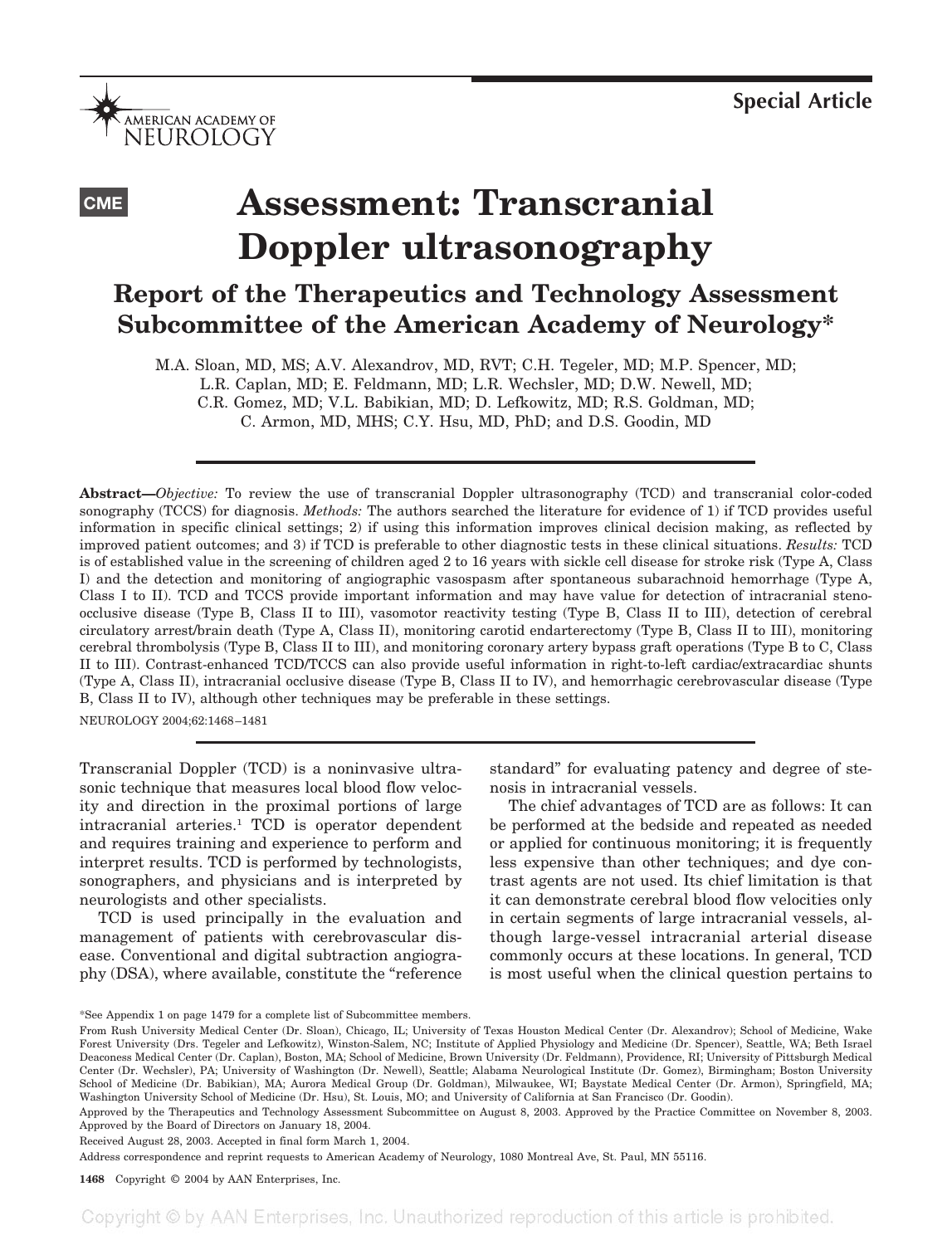| <b>Table 1</b> Definitions for classification of evidence |  |  |  |  |  |
|-----------------------------------------------------------|--|--|--|--|--|
|-----------------------------------------------------------|--|--|--|--|--|

| Rating of recommendations                                                                                                          | Translation of evidence to<br>recommendation                                              | Rating of diagnostic article                                                                                                                                                                                                                                                                                                                                                                                              | Rating of prognostic article                                                                                                                                                                                                                                                                                                                                                                                                                      |
|------------------------------------------------------------------------------------------------------------------------------------|-------------------------------------------------------------------------------------------|---------------------------------------------------------------------------------------------------------------------------------------------------------------------------------------------------------------------------------------------------------------------------------------------------------------------------------------------------------------------------------------------------------------------------|---------------------------------------------------------------------------------------------------------------------------------------------------------------------------------------------------------------------------------------------------------------------------------------------------------------------------------------------------------------------------------------------------------------------------------------------------|
| $A =$ established as useful/<br>predictive or not useful/<br>predictive for the given<br>condition in the specified<br>population. | $\geq$ 1 convincing Class I or<br>$\geq$ 2 consistent,<br>convincing Class II<br>studies. | Class I: evidence provided by<br>prospective study in broad<br>spectrum of persons with<br>suspected condition, using a<br>"gold standard" to define<br>cases, where test is applied in<br>blinded evaluation, and<br>enabling assessment of<br>appropriate tests of<br>diagnostic accuracy.                                                                                                                              | Class I: evidence provided by<br>prospective study in broad spectrum<br>of persons who may be at risk of<br>outcome (target disease, work status).<br>Study measures predictive ability<br>using independent gold standard to<br>define cases. Predictor is measured in<br>evaluation masked to clinical<br>presentation. Outcome is measured<br>in evaluation masked to presence of<br>predictor.                                                |
| $B =$ probably<br>useful/predictive or not<br>useful/predictive for the<br>given condition in the<br>specified populations.        | $\geq$ 1 convincing Class II or<br>$\geq$ 3 consistent Class III<br>studies.              | Class II: evidence provided by<br>prospective study in narrow<br>spectrum of persons with<br>suspected condition or well-<br>designed retrospective study<br>of broad spectrum of persons<br>with suspected condition (by<br>"gold standard") compared<br>with broad spectrum of<br>controls where test is applied<br>in blinded evaluation and<br>enabling assessment of<br>appropriate tests of<br>diagnostic accuracy. | Class II: evidence provided by<br>prospective study of narrow spectrum<br>of persons who may be at risk for<br>having the condition, retrospective<br>study of broad spectrum of persons<br>with condition compared with broad<br>spectrum of controls. Study measures<br>prognostic accuracy of risk factor<br>using acceptable independent gold<br>standard to define cases. Risk factor<br>is measured in evaluation masked to<br>the outcome. |
| $C =$ possibly<br>useful/predictive or not<br>useful/predictive for the<br>given condition in the<br>specified population.         | $\geq$ 2 convincing and<br>consistent Class III<br>studies.                               | Class III: evidence provided by<br>retrospective study where<br>either persons with<br>established condition or<br>controls are of narrow<br>spectrum and where test is<br>applied in blinded evaluation.                                                                                                                                                                                                                 | Class III: evidence provided by<br>retrospective study where persons<br>with condition or controls are of<br>narrow spectrum. Study measures<br>predictive ability using independent<br>gold standard to define cases. Risk<br>factor measured in evaluation<br>masked to outcome.                                                                                                                                                                |
| $D = data inadequate or$<br>conflicting. Given<br>current knowledge, test/<br>predictor unproven.                                  |                                                                                           | Class IV: any design where test<br>is not applied in blinded<br>fashion or evidence provided<br>by expert opinion or<br>descriptive case series.                                                                                                                                                                                                                                                                          | Class IV: any design where predictor is<br>not applied in masked evaluation or<br>evidence by expert opinion, case<br>series.                                                                                                                                                                                                                                                                                                                     |

those vessel segments. However, in some settings, TCD can detect indirect effects such as abnormal waveform characteristics suggestive of proximal hemodynamic or distal obstructive lesions. This limitation also applies to MR angiography (MRA) and CT angiography (CTA). Even DSA and conventional angiography may be inconclusive if all relevant vessels are not fully imaged. The reference standard vs TCD must be appropriate to the clinical setting.

**Methods.** We reviewed summary statements<sup>1,2</sup> and other articles, based on selection of relevant publications cited in these new articles and additional Medline search through June 2003, using the American Academy of Neurology rating system (table 1).3 When data were inconclusive, a U rating was given. Articles reviewed and cited herein reflect a mixture of diagnostic, therapeutic, or prognostic information used as the reference standard in individual studies. Sensitivity and specificity reflect the ability of a diagnostic test to detect disease. For the purposes of this review, ratings of sensitivity and specificity were operationally defined as excellent  $(\geq 90\%)$ , good (80 to 89%), fair (60 to 79%), and poor  $(<60\%)$ . We review the sensitivity and specificity of TCD (table 2) and transcranial color-coded sonography (TCCS) (table 3) for various disease states.

The clinical utility of a diagnostic test may be operationally defined as the value of the test result to the clinician caring for the individual patient. In this sense, value to the clinician refers to the ability of a diagnostic test to detect the disease process of interest, influence patient care, or provide prognostic information when compared with an appropriate reference standard or in a well-designed clinical trial. We summarize the clinical utility (table 4) of TCD/ TCCS and focus on the clinical indications for which conclusions can be drawn.

**Results.** *Conventional or nonimaging TCD.* Ischemic cerebrovascular disease. *Sickle cell disease.* In children with sickle cell disease, ischemic cerebral

**May (1 of 2) 2004** NEUROLOGY 62 **1469**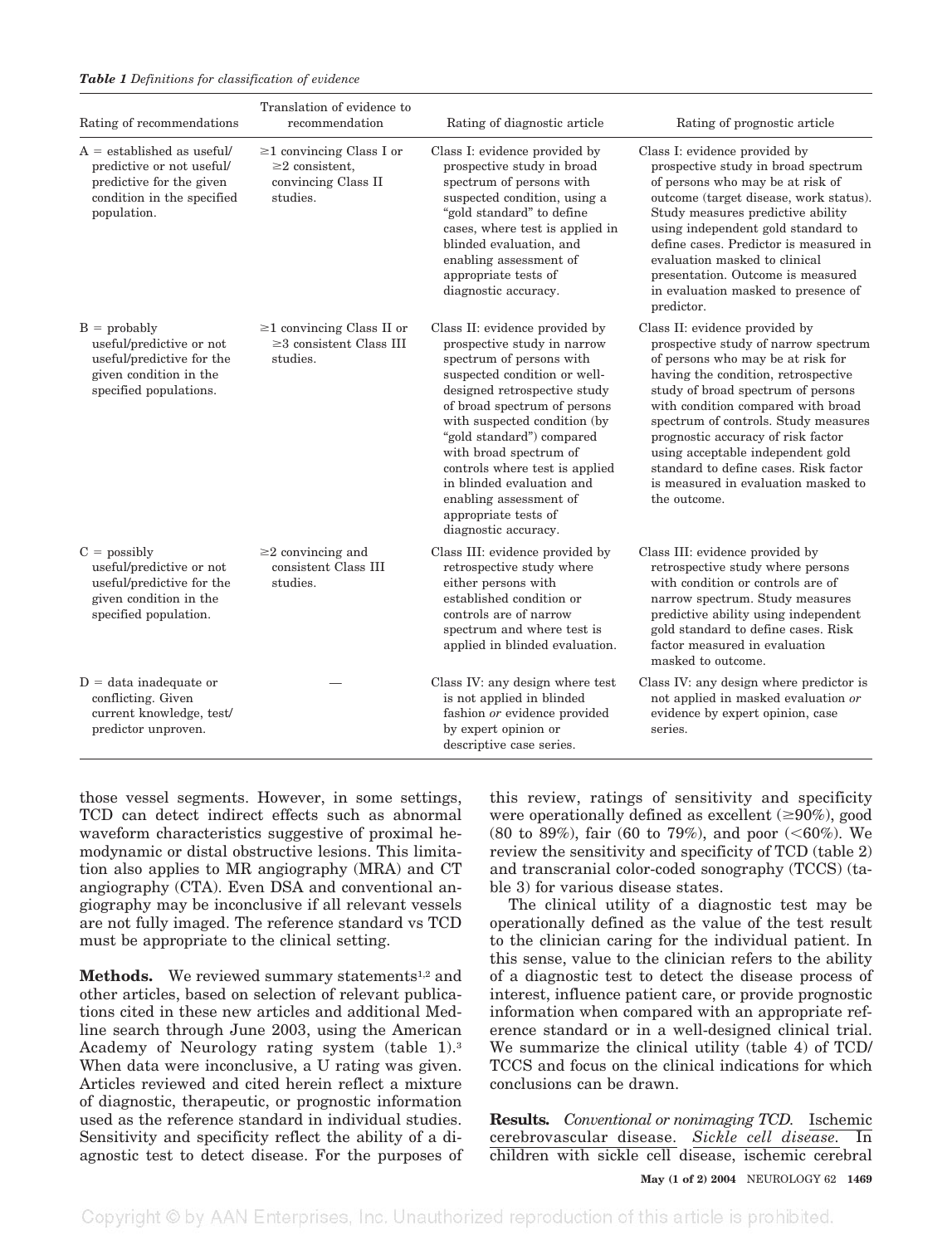#### *Table 2 Accuracy of TCD ultrasonography by indication*

| Indication                                             | Sensitivity, % | Specificity, % | Reference standard                                                 | Evidence/<br>Class |
|--------------------------------------------------------|----------------|----------------|--------------------------------------------------------------------|--------------------|
| Sickle cell disease                                    | 86             | 91             | Conventional angiography                                           | A/I                |
| Right-to-left cardiac shunts                           | $70 - 100$     | > 95           | Transesophageal<br>echocardiography                                | A/II               |
| Intracranial steno-occlusive disease                   |                |                | Conventional angiography                                           |                    |
| Anterior circulation                                   | $70 - 90$      | $90 - 95$      |                                                                    | $B/II-III$         |
| Posterior circulation                                  | $50 - 80$      | $80 - 96$      |                                                                    | <b>B/III</b>       |
| Occlusion                                              |                |                |                                                                    |                    |
| <b>MCA</b>                                             | $85 - 95$      | $90 - 98$      |                                                                    | B/III              |
| ICA, VA, BA                                            | $55 - 81$      | 96             |                                                                    | B/III              |
| Extracranial ICA stenosis                              |                |                | Conventional angiography                                           |                    |
| Single TCD variable                                    | $3 - 78$       | $60 - 100$     |                                                                    | $C/II-III$         |
| TCD battery                                            | $49 - 95$      | $42 - 100$     |                                                                    | $C/II-III$         |
| TCD battery and carotid duplex                         | 89             | 100            |                                                                    | $C/II-III$         |
| Vasomotor reactivity testing                           |                |                |                                                                    |                    |
| $\geq$ 70% extracranial ICA stenosis/occlusion         |                |                | Conventional angiography,<br>clinical outcomes                     | $B/II$ -III        |
| Carotid endarterectomy                                 |                |                | EEG, MRI, clinical<br>outcomes                                     | B/II               |
| Cerebral microembolization                             |                |                | Experimental model,<br>pathology, MRI,<br>neuropsychological tests |                    |
| General                                                |                |                |                                                                    | $B/II$ -IV         |
| Coronary artery bypass graft surgery microembolization |                |                |                                                                    | $B/II-III$         |
| Prosthetic heart valves                                |                |                |                                                                    | C/III              |
| Cerebral thrombolysis                                  |                |                | Conventional angiography,<br>MR angiography, clinical<br>outcome   | $B/II$ -III        |
| Complete occlusion                                     | 50             | 100            |                                                                    |                    |
| Partial occlusion                                      | 100            | 76             |                                                                    |                    |
| Recanalization                                         | 91             | 93             |                                                                    |                    |
| Vasospasm after spontaneous subarachnoid hemorrhage:   |                |                | Conventional angiography                                           | $I-II$             |
| Intracranial ICA                                       | $25 - 30$      | $83 - 91$      |                                                                    |                    |
| <b>MCA</b>                                             | $39 - 94$      | $70 - 100$     |                                                                    |                    |
| <b>ACA</b>                                             | $13 - 71$      | $65 - 100$     |                                                                    |                    |
| <b>VA</b>                                              | $44 - 100$     | $82 - 88$      |                                                                    |                    |
| <b>BA</b>                                              | $77 - 100$     | $42 - 79$      |                                                                    |                    |
| <b>PCA</b>                                             | $48 - 60$      | $78 - 87$      |                                                                    |                    |
| Vasospasm after traumatic subarachnoid hemorrhage      |                |                | Conventional angiography                                           | $I$ -III           |
| Cerebral circulatory arrest and brain death            | $91 - 100$     | $97 - 100$     | Conventional angiography,<br>EEG, clinical outcome                 | $_{II}$            |

TCD = transcranial Doppler; MCA = middle cerebral artery; ICA = internal carotid artery; VA = vertebral artery; BA = basilar artery; ACA = anterior cerebral artery; PCA = posterior cerebral artery.

infarction is associated with an occlusive vasculopathy involving the distal intracranial internal carotid artery (ICA) and the proximal portions of the middle (MCA) and anterior (ACA) cerebral arteries. One large cohort study with long-term follow-up showed that elevated time-averaged mean maximum blood flow velocity of  $\geq 200$  cm/s in the ICA or MCA by TCD is strongly associated with stroke risk.<sup>4</sup> With use of this flow velocity criterion, the Stroke Prevention Trial in Sickle Cell Anemia showed that periodic blood transfusion therapy to lower the hemoglobin S concentration to 30% of total hemoglobin concen-

tration in children between the ages of 2 and 16 years resulted in a 92% reduction in stroke risk.5

TCD screening of children with sickle cell disease between the ages of 2 and 16 years is effective for assessing stroke risk (Type A, Class I evidence), although the optimal frequency of testing is unknown (Type U).

*Right-to-left cardiac shunts.* Paradoxical embolism via a patent foramen ovale (PFO) is a cause of stroke in young adults. $6-9$  The presence of an atrial septal aneurysm may increase the stroke risk of a PFO with right-to-left shunting.<sup>8,9</sup> Data show a high

# **1470** NEUROLOGY 62 **May (1 of 2) 2004**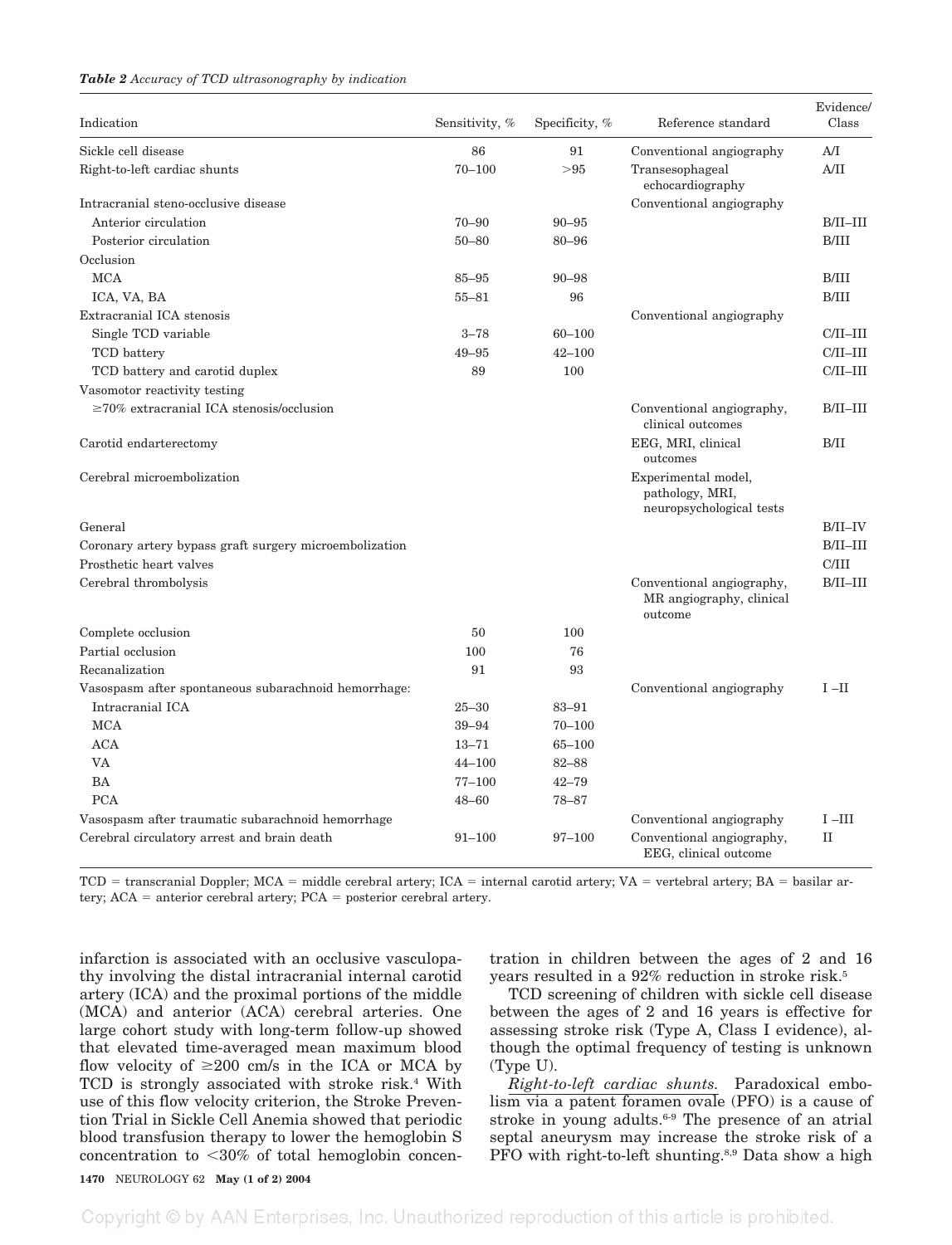| Indication                                           |               | Sensitivity, % Specificity, % | Reference standard                     | Evidence/<br>Class |
|------------------------------------------------------|---------------|-------------------------------|----------------------------------------|--------------------|
| TCCS, with/without contrast enhancement              |               |                               | Conventional angiography,<br>pathology | $II$ -IV           |
| ACoA collateral flow                                 | 100           | 100                           |                                        |                    |
| PCoA collateral flow                                 | 85            | 98                            |                                        |                    |
| Intracranial steno-occlusive lesions                 |               |                               |                                        |                    |
| Any                                                  | $Up$ to $100$ | Up to 83                      |                                        |                    |
| $\geq$ 50% stenosis                                  |               |                               |                                        |                    |
| <b>MCA</b>                                           | 100           | 100                           |                                        |                    |
| <b>ACA</b>                                           | 100           | 100                           |                                        |                    |
| <b>VA</b>                                            | 100           | 100                           |                                        |                    |
| <b>BA</b>                                            | 100           | 100                           |                                        |                    |
| <b>PCA</b>                                           | 100           | 100                           |                                        |                    |
| Parenchymal hypoechogenicity<br>in MCA distribution  | 69            | 83                            | CT scan                                | Ш                  |
| Vasospasm after spontaneous subarachnoid hemorrhage: |               |                               | Conventional angiography               | $II$ -IV           |
| Intracranial ICA                                     | 100           | 97                            |                                        |                    |
| <b>MCA</b>                                           | 100           | 93                            |                                        |                    |
| <b>ACA</b>                                           | 71            | 85                            |                                        |                    |
| Intracerebral hemorrhage                             | 94            | 95                            | CT scan                                |                    |

TCCS = transcranial color-coded sonography; ACoA = anterior communicating artery; PCoA = posterior communicating artery; MCA = middle cerebral artery; ACA = anterior cerebral artery; VA = vertebral artery; BA = basilar artery; PCA = posterior cerebral artery; ICA = internal carotid artery.

correlation between contrast-enhanced TCD and contrast-enhanced transesophageal echocardiography (TEE), with essentially 100% concordance for the "clinically significant" high number of particles shunted. Nevertheless, the sensitivity and specificity of contrast TCD for detecting right-to-left cardiac or extracardiac (pulmonary arteriovenous) shunts may vary by center, protocol, and diagnostic criteria.10-12 The routine performance of the Valsalva maneuver during testing can improve sensitivity and specificity. The sensitivity of contrast TCD can also be improved by using a higher volume of agitated saline (10 mL instead of 5 mL), use of Echovist (especially Echovist-300) instead of agitated saline, or repeating the Valsalva maneuver if the initial result is negative.12

Contrast TCD is comparable with contrast TEE for detecting right-to-left shunts due to PFO (Type A, Class II evidence). However, TEE is better than con-

### *Table 4 Definitions for clinical utility*

- 1. Able to provide information and clinical utility established.
- 2. Able to provide information and clinical utility, compared with other diagnostic tools, remains to be determined.
- 3. Able to provide information, but clinical utility remains to be determined.
- 4. Able to provide information, but other diagnostic tests are preferable in most cases.

trast TCD because it provides direct anatomic information regarding the site and nature of the shunt or presence of an atrial septal aneurysm. Whereas the number of microbubbles reaching the brain can be quantified by TCD, the therapeutic impact of this additional information is unknown (Type U).

*Intracranial steno-occlusive disease.* Intracranial atherosclerosis is responsible for up to 10% of TIA and strokes.13,14 Stenosis and occlusion of the ICA siphon, proximal (M1) segment of the MCA, intracranial vertebral artery (VA), proximal basilar artery (BA), and proximal (P1) segment of the posterior cerebral artery (PCA) can be reliably detected by TCD.<sup>1,15-31</sup> The relative performance of TCD vs MRA, conventional angiography, or DSA varies by center, characteristics and prevalence of disease in the study population, diagnostic criteria, and technical expertise. Sensitivity, specificity, positive predictive value, and negative predictive value of TCD are generally higher in the anterior circulation than in the vertebrobasilar circulation owing to more variable anatomy and technical difficulties in insonation of the vertebrobasilar circulation.

Data are beginning to define TCD criteria for  $>50\%$  stenosis of large intracranial arteries.<sup>15,26</sup> Intracranial arterial stenotic lesions in the internal carotid distribution are dynamic and can evolve over time, with increasing or decreasing flow velocities and appearance of new collateral patterns, the latter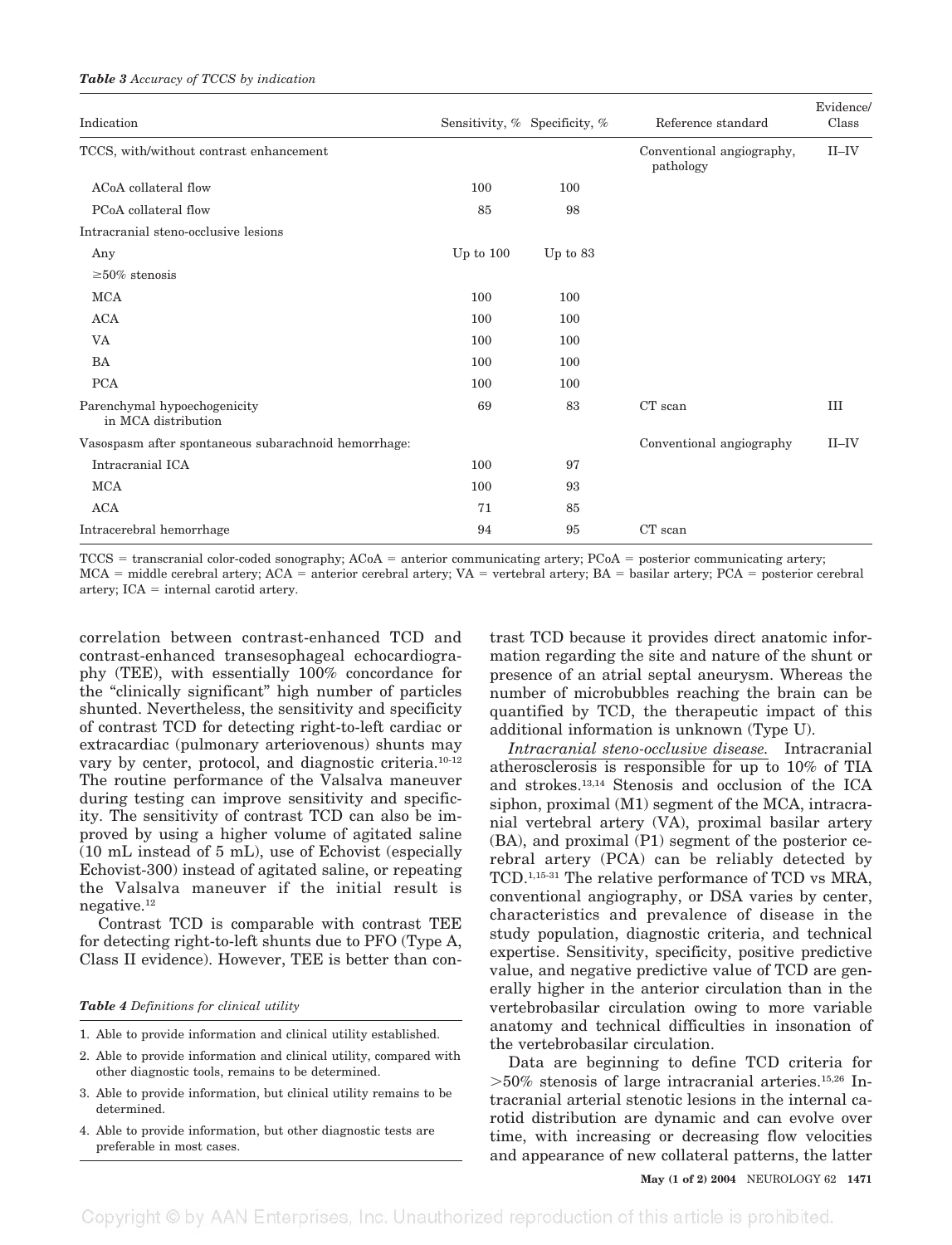suggesting further hemodynamic compromise distal to the stenotic lesion.27-29 In two recent studies in small, highly selected populations<sup>28,29</sup> using peak systolic29 or mean flow28 velocities and variable noninvasive criteria for change in degree of stenosis, progression of MCA stenosis was associated with new ipsilateral stroke or TIA28 or major vascular events.28,29 Data are insufficient to establish TCD criteria for  $>50\%$  stenosis or for progression of stenosis in intracranial arteries (Type U).

*Acute cerebral infarction.* Cerebral angiography shows acute occlusion in 76% of acute MCA territory infarcts within 6 hours of stroke onset.30 TCD can detect these angiographic occlusions with high (90%) sensitivity, specificity, positive predictive value, and negative predictive value.20,21,26,30 In addition, TCD can detect ICA siphon, VA, and BA occlusions with fair to good (70 to 90%) sensitivity and positive predictive value and excellent specificity and negative predictive value occlusions.31

Intracranial arterial occlusions detected by TCD are associated with poor neurologic recovery, disability, or death after 90 days,<sup>22,23</sup> whereas normal results predict early improvement.25,32 In patients with acute ICA territory stroke, TCD findings, stroke severity at 24 hours, and CT lesion size were independent predictors of outcome after 30 days.<sup>22</sup> When combined with carotid duplex sonography, the presence and total number of arteries with suspected steno-occlusive lesions (especially intracranial) by TCD in patients with TIA or ischemic stroke were associated with an increased risk of further vascular events (usually stroke) and death within 6 months.24 TCD-detected M1 MCA occlusions within 6 hours of stroke onset may be an independent predictor of spontaneous hemorrhagic transformation, with a positive predictive value of  $72\%$ .<sup>33</sup> A recent study<sup>34</sup> showed that delayed  $(>6$ -hour) spontaneous recanalization was independently associated (odds ratio  $[OR] = 8.9, 95\% \text{ CI} = 2.1 \text{ to } 33.3$  with hemorrhagic transformation.

TCD is probably useful for the evaluation of patients with suspected intracranial steno-occlusive disease, particularly in the ICA siphon and MCA (Type B, Class II to III evidence). The relative value of TCD compared with MRA or CTA remains to be determined (Type U). Data are insufficient to give a recommendation regarding replacing conventional angiography with TCD (Type U).

*Extracranial ICA stenosis.* TCD can detect the hemodynamic consequences of severe extracranial ICA stenosis, such as reversal of the direction of ophthalmic artery flow, presence of collateral flow patterns, absence of ophthalmic or carotid siphon flow, and reduced MCA flow velocity and pulsatility.34,35 For patients with angiographically or pathologically confirmed stenosis of  $>70\%$ , accuracy varies according to diagnostic criteria. Use of single TCD measurements or a battery of TCD measurements has variable sensitivity and specificity. However, when highly specific carotid duplex criteria are

added, sensitivity and specificity are considerably improved.35-37

TCD is possibly useful for the evaluation of severe extracranial ICA stenosis or occlusion (Type C, Class II to III evidence).

*Vasomotor reactivity testing.* TCD evaluation of large basal conducting vessels, which remain relatively constant in diameter during moderate pressure fluctuations or changes in microcirculatory function, can provide an index of relative flow changes in response to small blood pressure changes and physiologic stimuli to assess autoregulation and vasomotor reactivity (VMR) of the distal cerebral arteriolar bed. VMR testing techniques of static (i.e., at rest) or dynamic (i.e., after provocative stimuli) cerebral autoregulation include measuring changes in flow velocities following 1) hemodynamic stimuli (rapid leg cuff deflation, Valsalva maneuver, deep breathing, ergometric exercise, head-down tilting, orthostasis and lower body negative pressure, beat-tobeat spontaneous transient pressor and depressor changes in mean arterial pressure), 2)  $CO<sub>2</sub>$  inhalation (hypercapnia/hyperventilation hypocapnia), 3) the breath-holding index (BHI), 4) acetazolamide injection, and 5) the transient hyperemia response and its variants.38-46

VMR testing techniques with TCD have been used to evaluate patients with symptomatic or asymptomatic extracranial ICA stenosis or occlusion,38-45 cerebral small-artery disease, head injury, and aneurysmal subarachnoid hemorrhage (SAH).46 Although TCD may detect abnormalities of cerebral hemodynamics (increased or decreased pulsatility) in patients with risk factors for or symptoms of cerebrovascular disease,<sup>39</sup> the value of TCD evaluation of cerebral hemodynamic impairment and stroke risk has recently been questioned.<sup>47</sup>

In a recent study<sup>43</sup> of patients with asymptomatic 70% extracranial ICA stenosis, the annual ipsilateral ischemic event rate was 4.1% with normal BHI and 13.9% with impaired BHI. In patients with severe  $($ >70%) symptomatic ICA extracranial stenosis, VMR in the ipsilateral MCA is significantly reduced.40 Patients with impaired collateral blood flow patterns may have the greatest reduction in VMR.41 One recent study<sup>39</sup> showed that exhausted VMR in the ipsilateral MCA was an independent predictor of the occurrence of ipsilateral TIA and stroke  $(OR =$ 14.4,  $95\%$  CI = 2.63 to 78.74). In patients with asymptomatic extracranial ICA occlusion, a BHI of  $< 0.69$  reliably distinguishes pathologically reduced from normal cerebral VMR and identifies patients at risk for stroke and TIA.42

TCD vasomotor reactivity testing is considered probably useful for the detection of impaired cerebral hemodynamics in patients with asymptomatic severe  $($ >70%) stenosis of the extracranial ICA, patients with symptomatic or asymptomatic extracranial ICA occlusion, and patients with cerebral small-artery disease (Type B, Class II to III evidence). How the results from these techniques should be used to in-

**1472** NEUROLOGY 62 **May (1 of 2) 2004**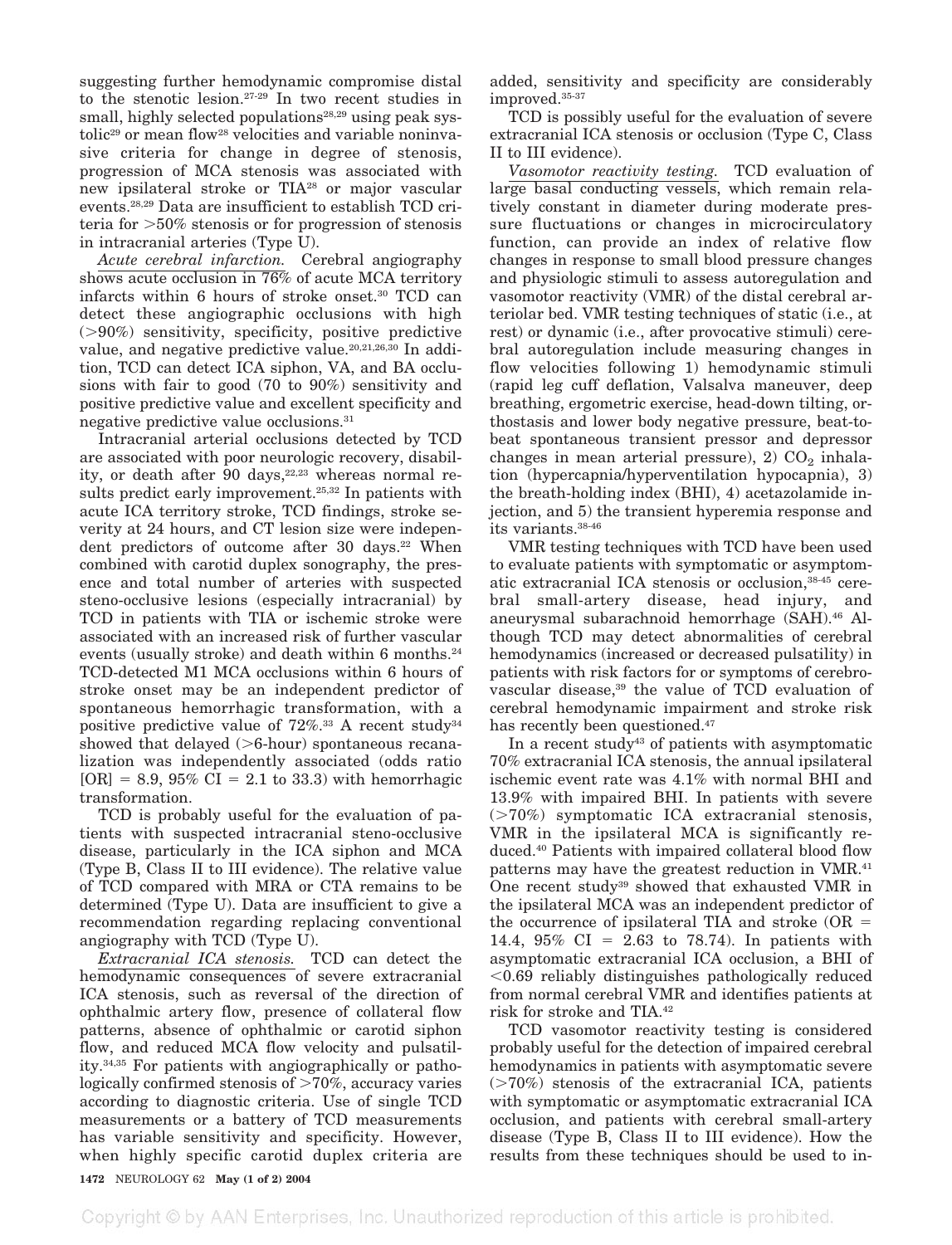fluence therapy and affect patient outcomes remains to be determined (Type U).

*Detection of cerebral microembolic signals.* The physics and technical aspects of ultrasonic detection of microembolic signals or "high-intensity transient signals" ("HITS") by TCD have recently been reviewed.1,48,49 Particulate (solid, fat) and gaseous materials in flowing blood have different acoustic impedance properties than surrounding red blood cells. The Doppler ultrasound beam is both reflected and scattered at the interface between the embolus and blood, resulting in an increased intensity of the received Doppler signal. The hierarchy of backscatter of the ultrasound, in descending order, is gaseous emboli, solid emboli, and normal-flowing blood (including transient red blood cell aggregates).

Microembolic signals have been detected in patients with asymptomatic and symptomatic highgrade internal carotid stenosis, prosthetic cardiac valves, myocardial infarction, atrial fibrillation, aortic arch atheroma, fat embolization syndrome, and retinal or general cerebral vascular disease. In addition, these signals occur in coronary catheterization, coronary angioplasty, direct current cardioversion, cerebral angiography, carotid endarterectomy (CEA), carotid angioplasty, and cardiopulmonary bypass. TCD can be used to localize the embolic source or monitor the effects of antithrombotic treatment in patients with atherosclerotic cerebrovascular disease.50 In patients with high-grade carotid stenosis, sources of asymptomatic microembolic signals may include ulcerated plaques<sup>51</sup> and microscopic platelet aggregates and fibrin clots.52 Asymptomatic cerebral microembolization was associated with an increased risk of further cerebral ischemia (OR =  $8.10, 95\%$  $CI = 1.58$  to 41.57) in this setting.<sup>51</sup>

Comparison between studies is difficult because of differences in diagnostic criteria and detection threshold, different instruments, different instrument settings, nature and severity of disease, variability in occurrence of microembolic signals, time between last symptom and detection of microembolic signals, and type of treatment.<sup>1,49</sup> Interobserver agreement for microembolic signal detection and determination of signal type is variable; a higher detection threshold results in higher specificity and intercenter agreement.48 New hardware and software technical capabilities may help detection of microembolic signal type and discrimination from artifact. However, accurate and reliable characterization of embolus size and composition is not possible with current technology. In addition, data have not shown that detection of microembolic signals leads to improved patient outcomes.

TCD is probably useful to detect cerebral microembolic signals in a wide variety of cardiovascular/ cerebrovascular disorders/procedures (Type B, Class II to IV evidence). However, current data do not support the use of TCD for diagnosis or for monitoring response to antithrombotic therapy in ischemic cerebrovascular disease (Type U).

Perioperative and periprocedural monitoring. *CEA.* The principal cause of stroke following CEA, particularly in the postoperative phase, is embolism from the operative site.53 TCD monitoring of the ipsilateral MCA during CEA allows real-time readout of velocity changes in the basal cerebral arteries. Although a precise percentage decrease in flow velocity from baseline or a velocity threshold that predisposes to cerebral ischemia has not been established, a large decrease in velocities intraoperatively is considered an indication for pharmacologic blood pressure augmentation, shunt placement, or repair of shunt kinking or thrombosis. In addition, flow velocity changes during cross-clamping correlate with stump pressure measurements.54 Reports of combined intraoperative TCD monitoring and EEG monitoring show that although there is high overlap between low MCA flow velocities and ipsilateral EEG slowing, neither technique may identify all candidates for shunting or prevent all strokes.54-56 Hemodynamic changes following CEA include an improvement in MCA, ACA, and ophthalmic flow velocities, resolution of side-to-side MCA flow velocity asymmetries, and restoration of cerebrovascular vasoreactivity to  $CO<sub>2</sub>$  or acetazolamide challenge.<sup>40,57,58</sup>

Microembolic signals most commonly occur during the dissection phase intraoperatively, during shunting and unclamping, during wound closure, and in the first few hours postoperatively.59-66 The number of microembolic signals during dissection correlates best with new ischemic lesions seen on MRI<sup>62</sup> and postoperative cognitive deterioration.59 The presence of  $>50$  microembolic signals/hour during the early postoperative phase is reported to predict the development of ipsilateral focal cerebral ischemia.60 TCDdetected microembolic signals during dissection and wound closure, 90% MCA velocity decrease at cross-clamping, and  $>100\%$  pulsatility index increase at clamp release have been associated with intraoperative stroke.63 In one study of 500 CEA operations monitored with TCD,<sup>53</sup> the occurrence of stroke decreased from 7% during the first 100 TCDmonitored operations to 2% in the last 400 TCDmonitored operations. In another report, a policy of quality control assessment (TCD monitoring and completion angioscopy) substantially reduced the occurrence of intraoperative stroke.64 Postoperative TCD monitoring may identify patients at risk for carotid thrombosis59,60 or ipsilateral hemispheric ischemia who may benefit from Dextran-40 therapy.61,66 TCD may also be used to noninvasively monitor the effect of novel antiplatelet agents on the frequency of microembolic signals following CEA.67

CEA monitoring with TCD can provide important feedback pertaining to hemodynamic and embolic events during and after surgery that may help the surgeon take appropriate measures at all stages of the operation to reduce the risk of perioperative stroke. TCD monitoring is probably useful during and after CEA in circumstances where monitoring is felt to be necessary (Type B, Class II to III evidence).

*Coronary artery bypass graft surgery.* Postoperative neurologic complications such as cerebral infarc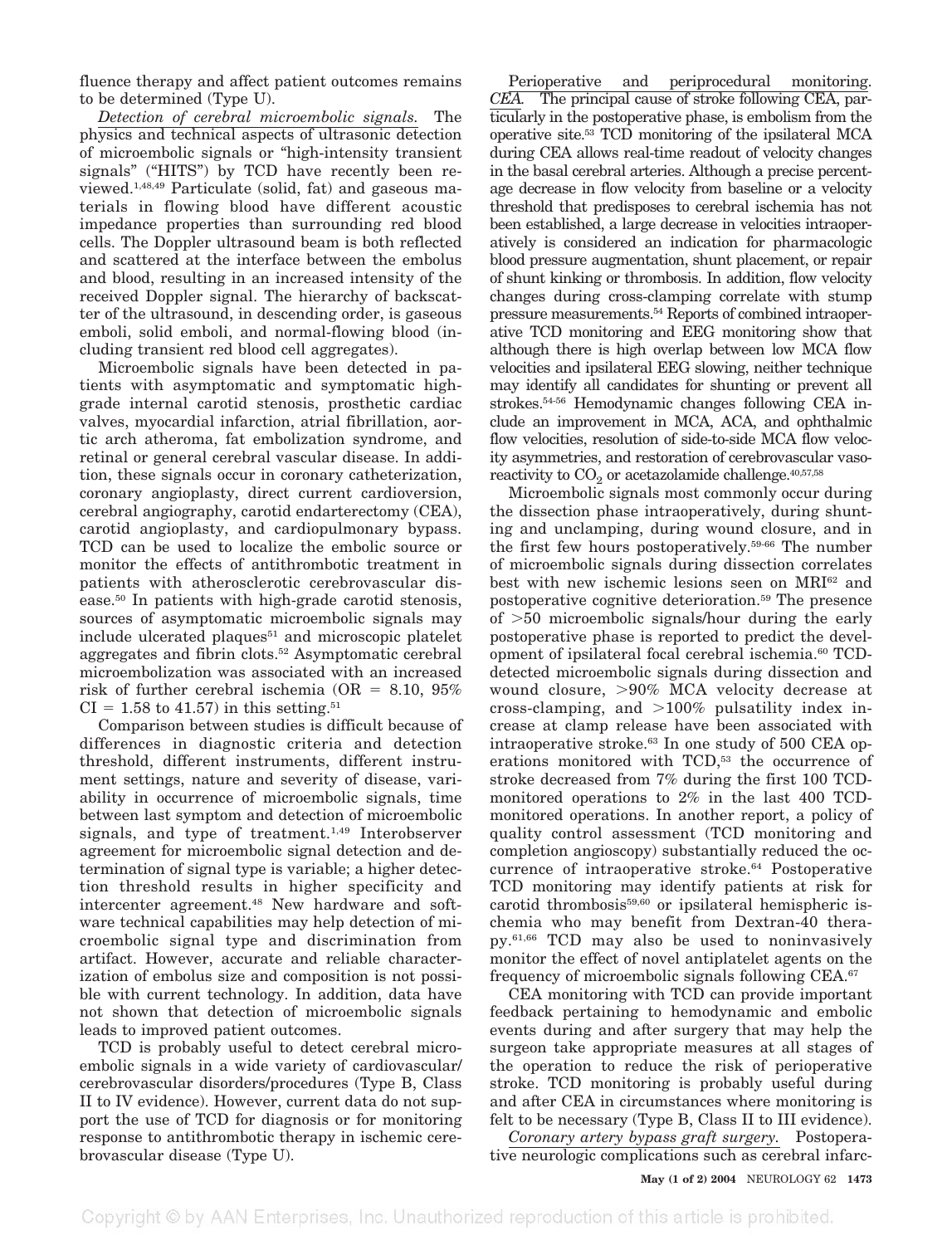tion and encephalopathy occur in up to 15% of patients who undergo coronary artery bypass graft (CABG) surgery; up to 70% of patients have neuropsychological deficits.68-72 The risk of stroke after CABG can be predicted based on characteristics known before surgery.70-72

TCD monitoring can document flow velocity changes in all phases of the operation. There have been no reports of correlations between changes in flow velocities or  $CO<sub>2</sub>$  reactivity and neurologic outcome. Cerebral microembolic signals of all types may be detected at all phases of the operation, especially during aortic cannulation, aortic cross-clamping, and clamp removal.73 There is a significant correlation between the number of emboli detected by TCD and TEE.73 TCD demonstration of the presence of microembolic signals, with higher number of microembolic signals associated with postoperative neuropsychological abnormalities, led to the acceptance of membrane over bubble oxygenators during cardiopulmonary bypass.74 Recent data suggest that distal aortic arch cannulation<sup>75</sup> or off-pump technique<sup>76,77</sup> may be associated with lower numbers of cerebral microemboli.

TCD is possibly effective in documenting changes in flow velocities and  $CO<sub>2</sub>$  reactivity in patients who undergo CABG (Type C, Class III evidence). TCD is probably useful for the detection and monitoring of cerebral microemboli in patients undergoing CABG (Type B, Class II to III evidence). Data are presently insufficient regarding the clinical utility of this information (Type U).

*Cerebral thrombolysis.* Occlusions of the MCA may recanalize according to TCD criteria in 65 to 89% of patients within 1 to 3 weeks after stroke onset.30,33,78,79 Sonographic findings that may be observed during spontaneous or induced recanalization of acute MCA occlusions vary according to the pattern and extent of occlusive lesion(s), extent of collateral circulation, rapidity of recanalization, occurrence of reocclusion, and intensity of TCD monitoring.80-83 For example, TCD can differentiate between tandem extracranial ICA/MCA lesions and isolated MCA occlusions; the former may have collateral flow patterns and stenotic terminal ICA signals.84 Sensitivity and specificity of TCD for detection of angiographic recanalization are generally good to excellent for complete occlusion, partial occlusion, and recanalization, although the sensitivity for complete occlusion is low.<sup>80</sup> Recanalization within 5 to 8 hours, especially when accompanied by good collaterals, has been associated with more rapid and improved outcomes.78,81 The presence of residual flow signals such as systolic spikes, blunted or dampened waveforms, thrombus vibration, microembolic signals, or transient flow changes before thrombolysis is associated with an increased likelihood of complete recanalization.<sup>85</sup> A recent TCD study of patients with MCA occlusion treated with IV thrombolysis82 showed normal restoration of flow in 58% of patients with dramatic recovery and only 14% of patients without dramatic recovery. One recent 1:2

case-control study of cardioembolic stroke<sup>86</sup> showed that use of IV recombinant tissue plasminogen activator therapy was associated with significantly higher 6-hour recanalization rate (66 vs 15%) and significantly reduced infarct volume (50.2  $\pm$  40.3 vs  $124.8 \pm 81.6$  cm<sup>3</sup>) compared with controls. A recent small randomized trial $87$  comparing IV thrombolysis  $(n = 14)$  and IV thrombolysis with continuous ultrasonic monitoring  $(n = 11)$  in acute MCA occlusion suggested a higher grade of recanalization at 1 hour and improved clinical outcome at 90 days in patients receiving continuous ultrasonic monitoring. Issues of the use of TCD for hyperacute ischemic stroke patient selection for, as well as efficacy and safety of ultrasonic monitoring of, cerebral thrombolysis are currently being explored in the Combined Lysis of Thrombus in Brain Ischemia with Transcranial Ultrasound and Systemic TPA (CLOTBUST) trial.

TCD is probably useful for monitoring thrombolysis of acute MCA occlusions (Type B, Class II to III evidence). Present data are insufficient to either define the optimal frequency of TCD monitoring for clot dissolution and enhanced recanalization or to influence therapy (Type U).

Monitoring in the neurology/neurosurgery intensive care unit. *SAH.* Delayed narrowing or vasoconstriction of intracerebral arteries, or vasospasm (VSP), occurs in diverse clinical settings. In the Timing of Aneurysm Surgery Study, VSP-related ischemic neurologic deficits were the major cause of mortality (7.2%) and morbidity (6.3%) in survivors of aneurysmal SAH.88 Angiographic VSP, detectable in 21 to 70% of patients with aneurysmal SAH, can occur in all intracranial arteries, either proximally or distally. Clinical syndromes believed to be attributable to severe, flow-reducing VSP in each intracranial vessel have been described. There is an inverse relation between cerebral blood flow, cerebral blood flow velocities, and age.<sup>89,90</sup> Neurologic deterioration in this setting may be associated with a number of disorders, and the presence of large-vessel angiographic VSP does not always lead to neurologic deterioration.

*Spontaneous SAH.* In general, TCD flow velocity findings in the MCA correlate well with clinical grade, CT localization of SAH clot, and the time course of angiographic VSP. However, these correlations are imperfect. There is a significant direct correlation between VSP severity after spontaneous SAH (sSAH) and flow velocities in cerebral arteries, although anatomic and technical factors weaken the association for the intracranial ICA and ACA.91-98 For the MCA, flow velocities of  $\langle 120 \text{ or } 200 \text{ cm/s}, a$ rapid rise in flow velocities, or a higher Lindegaard  $(V_{\text{MCA}}/V_{\text{ICA}})$  ratio (6  $\pm$  0.3) reliably predict the absence or presence of clinically significant angiographic MCA VSP, although prediction of neurologic deterioration is problematic.91,92 Similar data for the other intracranial vessels are not available. A variety of factors such as technical issues, vessel anatomy, age, intracranial pressure (ICP), mean arterial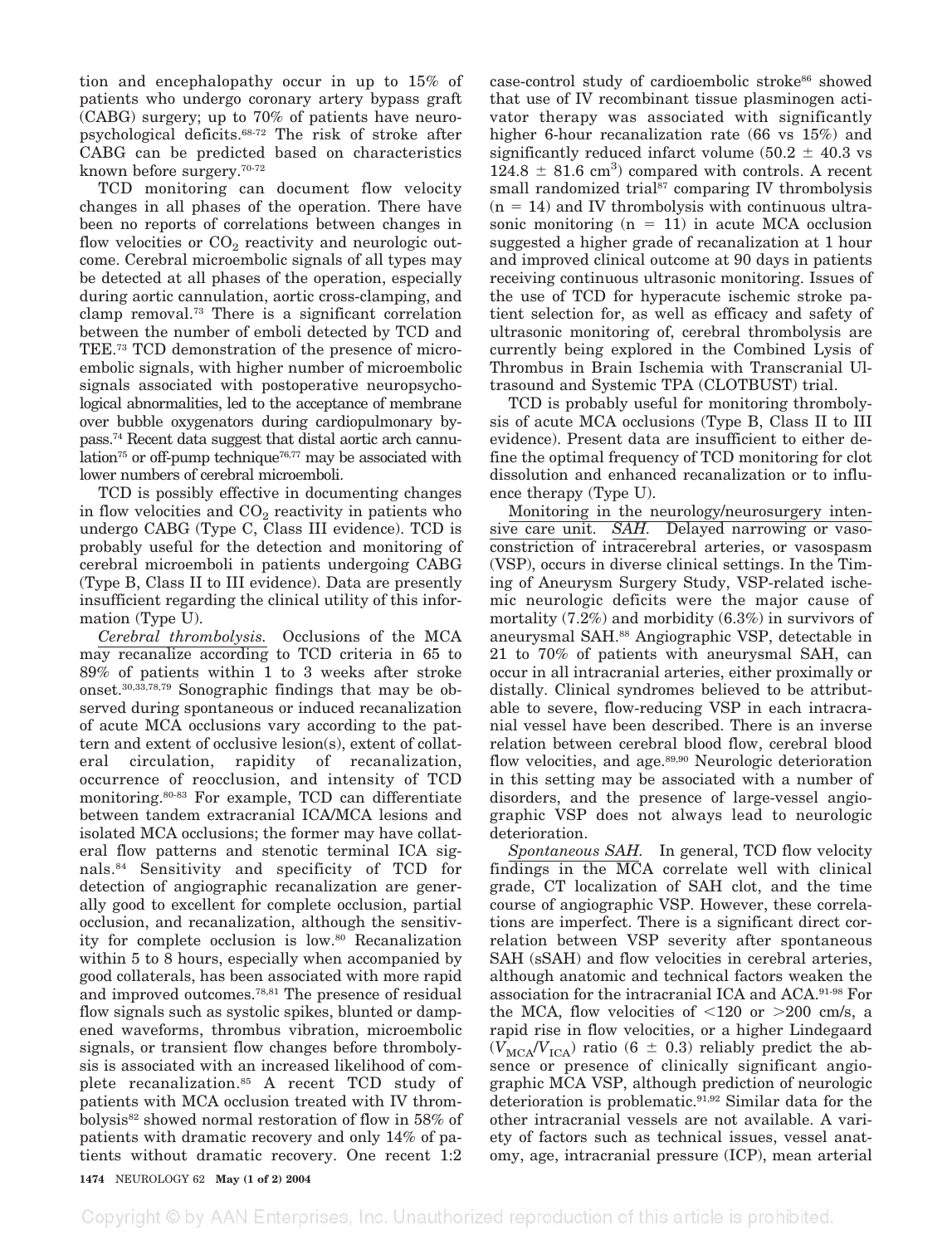blood pressure, hematocrit, arterial  $CO<sub>2</sub>$  content, collateral flow patterns, and response to therapeutic interventions influence flow velocities and must be taken into account when interpreting TCD results in this setting.

The sensitivity and specificity of TCD vs cerebral angiography for the detection of VSP after sSAH in the proximal portions of each intracranial artery have been summarized. In a recent meta-analysis,<sup>91</sup> only 5 of 26 evaluable TCD studies<sup>93-97</sup> met at least 7 of 10 criteria for methodologically high-quality studies. In general, data vary by vessel and by diagnostic criteria, disease prevalence, and timing of correlative angiography. Specific causes of false-positive and false-negative TCD examinations have been identified for each intracranial vessel95-99 and their impact on the approach to test performance and interpretation described. TCD flow velocity criteria appear most reliable for detecting angiographic MCA VSP and BA VSP. The specificity of TCD can be optimized by increasing the flow velocity criteria and sensitivity by the timing of the angiographic correlation for the diagnosis of VSP.94,95

TCD is useful in monitoring the temporal course of angiographic VSP after sSAH. Although no adequate study has been conducted, TCD is thought to be valuable in the day-to-day evaluation of sSAH patients in VSP and to assess the effect and durability of neuroradiologic interventions.100,101 TCD has been used to detect angiographic VSP following prophylactic transluminal balloon angioplasty in sSAH patients at high risk of developing VSP,<sup>102</sup> as a noninvasive surrogate endpoint, or to demonstrate biologic effects of treatments for vasoconstriction or VSP in uncontrolled trials of pharmacologic therapies for eclampsia and sSAH.103-106 Data are insufficient to make a recommendation regarding the use and method(s) of autoregulation testing for prediction of the risk of delayed cerebral ischemia. In general, TCD is not useful for the detection of VSP directly affecting the convexity or vertically oriented branches of the intracranial arteries distal to the basal cisterns,98,99 although the presence of VSP at these sites may be inferred in some cases by indirect Doppler waveform observations (e.g., decreased diastolic flow, increased pulsatility, side-to-side differences in pulsatility indexes, etc.).

TCD is useful for the detection and monitoring of angiographic VSP in the basal segments of the intracranial arteries, especially the MCA and BA, following sSAH (Type A, Class I to II evidence). More data are needed to show if TCD affects clinical outcomes in this setting (Type U).

*Traumatic SAH.* CT evidence of SAH following closed head injury occurs in 4 to  $63\%$  of patients.<sup>107-</sup> <sup>112</sup> Patients with traumatic SAH (tSAH) may develop delayed arterial narrowing consistent with VSP, with the site of severe VSP correlating with the site of tSAH. The VSP associated with tSAH is more common with massive bleeding and may lead to focal neurologic deficits in any vascular distribution. Closed head injury patients with tSAH or hemodynamically significant VSP with reduced cerebral blood flow have a significantly worse prognosis (death, persistent vegetative state, severe disability) than patients without tSAH or VSP.107-109,112

There are a number of studies of TCD monitoring of patients with severe head injury.108-112 Patients with increasing severity of head injury will have significantly lower MCA velocities at hospital admission.109 VSP has been defined in various ways, but the sensitivity and specificity of TCD vs angiography for the detection of VSP in intracranial arteries following closed head injury have not been reported. Hemodynamically significant VSP, as defined by abnormal MCA velocities ( $\geq$ 120 cm/s),  $V_{\text{MCA}}/V_{\text{ICA}}$  of 3.00, MCA spasm index (ratio of MCA flow velocities to hemispheric cerebral blood flow) of  $>3.4$ , BA velocities of  $\geq 90$  cm/s, or BA spasm index (ratio of BA flow velocities to global cerebral blood flow) of  $>$ 2.5, has been associated with a significantly worse outcome (especially for the spasm indexes).112 In the German  $tSAH$  Study,<sup>111</sup> patients receiving nimodipine tended to have lower MCA velocities. Monitoring with TCD and jugular bulb oxygen saturation may be used to optimize ventilatory and pharmacologic<sup>108</sup> management of patients with severe closed head injury. Persistently low MCA velocities have been associated with early  $(< 72$  hours) death.<sup>108</sup>

TCD is probably useful for the detection of VSP and cerebral hemodynamic impairment following tSAH (Type B, Class I to III evidence). Data on sensitivity, specificity, and predictive value of TCD for VSP after tSAH are needed. Data are insufficient regarding how use of TCD affects clinical outcomes after tSAH (Type U).

*Increased ICP and cerebral circulatory arrest.* There is a qualitative relationship between progressive increases in ICP and the evolution of abnormal TCD waveforms, assuming a constant arterial  $CO<sub>2</sub>$ content and a constant degree of distal vasoconstriction. Pulsatility changes occur when cerebral perfusion pressure is  $\leq 70$  mm Hg. The earliest sign of increased ICP is increased pulsatility, followed by progressive reduction in diastolic flow velocities and reduction in mean flow velocities. As regional or generalized ICP elevation becomes increasingly extreme, diastolic flow reaches zero, followed by an alternating flow pattern with retrograde diastolic flow, disappearance of diastolic flow, appearance of small systolic spikes, and eventually no flow. Once the reverberating flow pattern appears, cerebral blood flow disappears on angiography and brain death is likely. Evolutionary changes may occur over a period of minutes to hours.1,113-117

Brain death is a clinical diagnosis that can be supported by TCD evidence of absent cerebral blood flow (zero net flow velocity) at all insonation sites. Diagnostic criteria for cerebral circulatory arrest/ brain death by TCD have been published, with sensitivity and specificity of 91 to 100% and 97 to 100%, respectively.113-116 The specificity is imperfect as ab-

**May (1 of 2) 2004** NEUROLOGY 62 **1475**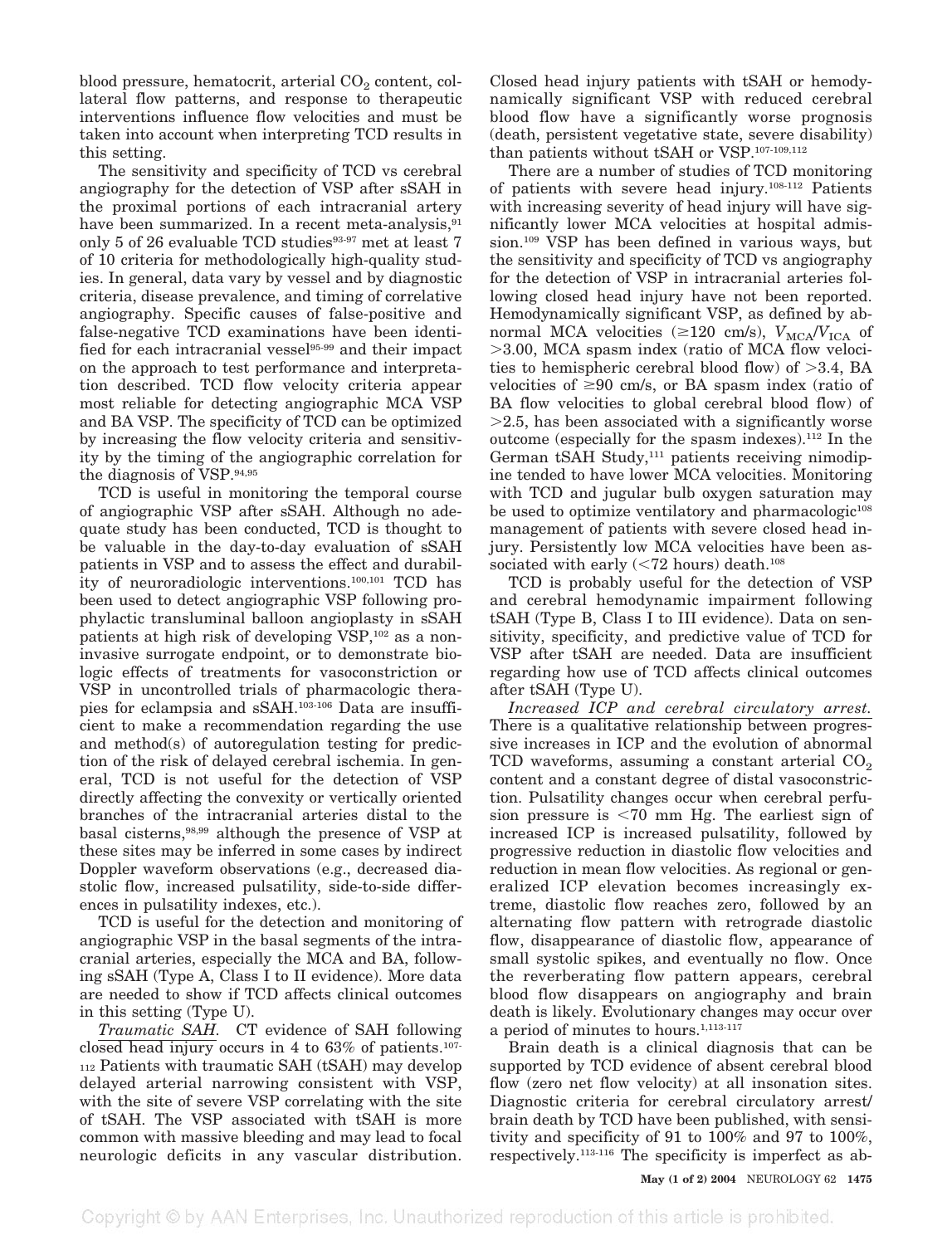sence of MCA flow may be transient or BA flow may still be present; when systolic spikes are present in multiple intracranial compartments, recovery is unlikely.115 The most stringent criteria require similar waveform patterns to be present in the extracranial common carotid artery, ICA, and VA.117 TCD is especially helpful in patients with suspected brain death who have loss of brainstem function due to isolated brainstem lesions or who received sedative or paralytic agents that render clinical examination or interpretation of EEG difficult. TCD can confirm the clinical diagnosis of brain death.118 TCD is a useful adjunct test for the evaluation of cerebral circulatory arrest associated with brain death (Type A, Class II evidence).

*TCCS or imaging TCD.* TCCS is a relatively new, bedside noninvasive technique that shows a real-time two-dimensional depiction of cerebral parenchymal and intracranial vascular structures.119-125 Compared with conventional TCD, there is more accurate demonstration of vascular anatomy, because imaging of smaller arterial branches and venous structures is feasible. Depending on the vessel, the uncorrected insonation angle may be as high as 73°. 120,121,124 As a result, angle-corrected flow velocities may be as much as 25 to 30% higher than nonangle-corrected flow velocities.120-122,124 Age-specific normative data have been published.124,126,127 In Caucasian atherosclerotic patients over age 60, vessel detection rates are lower and blood flow velocities are higher in women.<sup>123</sup> In general, flow velocity measurements are highly reproducible. However, errors in flow velocity measurement in two dimensions may still occur because of the three-dimensional course of intracranial arteries and the possibility of large insonation angles.121 Use of the lateral frontal bone window may help with detection of posterior communicating artery flow and flow direction.128

As with conventional TCD, a major limitation of TCCS is insufficient transtemporal ultrasound beam penetration due to hyperostosis of the skull.119-126 Transpulmonary echocontrast agents (ECA) increase the Doppler signal intensity and improve the signalto-noise ratio for transcranial insonation.129 The use of an ECA enhances the ability of TCCS to visualize the number and length of basal cerebral arteries and second- or third-order branches of major cerebral arteries,126 particularly in patients with poor transtemporal windows.130-135 The use of ECA may increase the peak systolic velocities in a cerebral artery segment by as much as  $26 \pm 10\%$  and produce "bubble" noise."136,137 However, if non-contrast-enhanced TCCS does not reveal any intracranial structures such as the midbrain or any cerebral artery, then contrast-enhanced TCCS will not be diagnostically conclusive.130,133 A recent power-based TCCS study of 687 consecutive patients<sup>138</sup> showed that an indication for use of an ECA was present in 8.8% of cases. There was a diagnostic result in 75% of cases during transtemporal insonation and 81% of cases during transforaminal insonation. ECA are currently used

in clinical practice in Germany but have not been approved by the U.S. Food and Drug Administration.

Ischemic cerebrovascular disease. In patients with ischemic cerebrovascular disease, contrastenhanced TCCS may be useful in several ways. Morphologic data suggest that the threshold arterial diameter allowing for functional collateral flow in the circle of Willis is between 0.4 and 0.6 mm, which can be detected by TCCS.139 TCCS can detect presence and direction of collateral flow in the anterior (ACoA) and posterior (PCoA) communicating arteries in patients with hemodynamically significant (typically  $\geq 80\%$ ) ICA stenosis or occlusion, with improvement to as much as 96% diagnostic confidence following use of ECA.134-140 Sensitivity and specificity for the detection of ACoA and PCoA collateral flow are good to excellent.141 Compared with the temporal bone window, use of the lateral frontal bone window appears to increase the detection of intracranial cross-flow patterns via the PCoA.128

Limited data suggest that intracranial stenoocclusive disease,  $26,130-133$  including  $>50\%$  diameter reduction stenosis<sup>27</sup> or distinction between vessel patency or occlusion with reduced flow velocity,<sup>132,133</sup> can be detected more reliably with contrastenhanced TCCS than with TCD. TCCS can demonstrate areas of parenchymal hypoechogenicity in the MCA distribution suggestive of ischemic cerebral infarction shown on brain CT scan, accompanied by abnormal blood flow velocity pattern, with fair to good sensitivity and specificity.141,142 Spontaneous<sup>131,135,141</sup> and thrombolytic therapy-induced<sup>135,142</sup> recanalization, as compared with DSA, MRA, or CTA in small numbers of patients,<sup>142</sup> can be monitored by serial TCCS examinations, with recanalization being more common in patients treated with thrombolytic therapy.135 Severe neurologic deficits and large MCA territory ischemic infarctions have been associated with sonographic signs of MCA occlusion or decreased MCA flow velocities within 12 hours of stroke onset,<sup>133</sup> whereas a patent MCA without reduced MCA flow velocities may be predictive of early clinical improvement.132 (Contrast-enhanced) TCCS is probably useful in the evaluation and monitoring of patients with ischemic cerebrovascular disease (Type B, Class II to IV evidence).

Hemorrhagic cerebrovascular disease. Most of the experience with (contrast-enhanced) TCCS in hemorrhagic cerebrovascular disease is in patients with aneurysmal SAH.143-148 A marked increase in the echodensity of the basal cisterns or ventricular system indicates the presence of blood in the subarachnoid or intraventricular space, respectively.147 TCCS can detect 76 to 91% of nonthrombosed intracranial aneurysms of  $\geq 6$  mm in size<sup>144-147</sup>; use of ECA or power Doppler may increase the rate of detection, including aneurysms  $<$ 5 mm in size.<sup>146,147</sup> TCCS may detect VSP in major branches of the circle of Willis following SAH.143,148 Limited data suggest that sensitivity and specificity of TCCS for detection of intracranial ICA and MCA VSP are excellent.148 However,

**1476** NEUROLOGY 62 **May (1 of 2) 2004**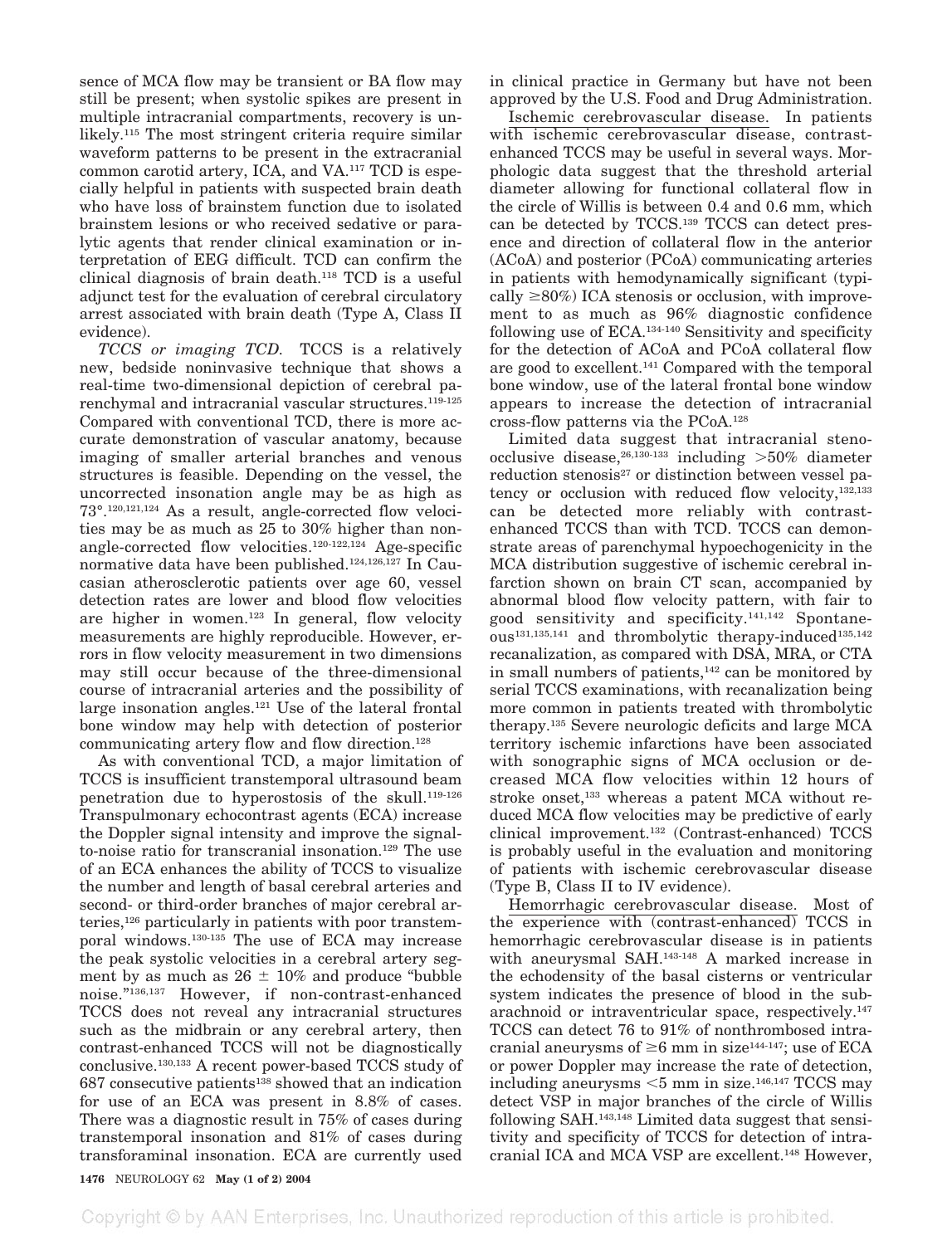no data exist to compare the utility of (contrastenhanced) TCCS with conventional TCD in this setting.

Parenchymal hematomas larger than 1 mL in size may be detected by TCCS, although smaller or cortical lesions may be missed.<sup>149</sup> Acute  $(<5$  days old) hematomas may appear as echodense lesions when compared with surrounding tissues; evolutionary changes in ICH characteristics can be documented on serial scans. Complications of ICH such as intraventricular extension, hydrocephalus, and increased ICP can also be demonstrated. Limited data suggest that for ICH, TCCS has excellent sensitivity, specificity, positive predictive value, and negative predictive value in patients with adequate transtemporal windows.<sup>149</sup>

(Contrast-enhanced) TCCS is probably useful in the evaluation and monitoring of patients with aneurysmal SAH or intracranial ICA/MCA VSP following SAH (Type B, Class II to III evidence). Data are presently insufficient regarding the use of TCCS to replace CT for diagnosis of ICH (Type U).

*Other indications.* There are insufficient data to support the routine clinical use of TCD/TCCS for other indications including migraine, cerebral venous thrombosis, monitoring during cerebral angiography, evaluation of arteriovenous malformations, and evaluation of cerebral autoregulation in other settings (Type U recommendation). For discussion of these and other possible indications for the use of TCD, the interested reader is referred to other sources.1

# **Summary and conclusions**

- 1. Settings in which TCD is able to provide information and in which its clinical utility is established. a. Screening of children aged 2 to 16 years with sickle cell disease for assessing stroke risk (Type A, Class I), although the optimal frequency of testing is unknown (Type U).
	- b. Detection and monitoring of angiographic VSP sSAH (Type A, Class I-II). More data are needed to show if its use affects clinical outcomes (Type U).
- 2. Settings in which TCD is able to provide information, but in which its clinical utility, compared with other diagnostic tools, remains to be determined.
	- a. Intracranial steno-occlusive disease. TCD is probably useful (Type B, Class II to III) for the evaluation of occlusive lesions of intracranial arteries in the basal cisterns (especially the ICA siphon and MCA). The relative value of TCD compared with MRA or CTA remains to be determined (Type U). Data are insufficient to recommend replacement of conventional angiography with TCD (Type U).
	- b. Cerebral circulatory arrest (adjunctive test in the determination of brain death). If needed, TCD can be used as a confirmatory test, in

support of a clinical diagnosis of brain death (Type A, Class II).

- 3. Settings in which TCD is able to provide information, but in which its clinical utility remains to be determined.
	- a. Cerebral thrombolysis. TCD is probably useful for monitoring thrombolysis of acute MCA occlusions (Type B, Class II to III). More data are needed to assess the frequency of monitoring for clot dissolution and enhanced recanalization and to influence therapy (Type U).
	- b. Cerebral microembolism detection. TCD monitoring is probably useful for the detection of cerebral microembolic signals in a variety of cardiovascular/cerebrovascular disorders/procedures (Type B, Class II to IV). Data do not support the use of this TCD technique for diagnosis or monitoring response to antithrombotic therapy in ischemic cerebrovascular disease (Type U).
	- c. CEA. TCD monitoring is probably useful to detect hemodynamic and embolic events that may result in perioperative stroke during and after CEA in settings where monitoring is felt to be necessary (Type B, Class II to III).
	- d. CABG surgery. TCD monitoring is probably useful (Type B, Class II to III) during CABG for detection of cerebral microemboli. TCD is possibly useful to document changes in flow velocities and  $CO<sub>2</sub>$  reactivity during CABG surgery (Type C, Class III). Data are insufficient regarding the clinical impact of this information (Type U).
	- e. VMR testing. TCD is probably useful (Type B, Class II to III) for the detection of impaired cerebral hemodynamics in patients with severe  $($ >70%) asymptomatic extracranial ICA stenosis, symptomatic or asymptomatic extracranial ICA occlusion, and cerebral small-artery disease. Whether these techniques should be used to influence therapy and improve patient outcomes remains to be determined (Type U).
	- f. VSP after tSAH. TCD is probably useful for the detection of VSP following tSAH (Type B, Class III), but data are needed to show its accuracy and clinical impact in this setting (Type U).
	- g. TCCS. TCCS is possibly useful (Type C, Class III) for the evaluation and monitoring of spaceoccupying ischemic MCA infarctions. More data are needed to show if it has value vs CT and MRI scanning and if its use affects clinical outcomes (Type U).
- 4. Settings in which TCD is able to provide information, but in which other diagnostic tests are typically preferable.
	- a. Right-to-left cardiac shunts. Whereas TCD is useful for detection of right-to-left cardiac and extracardiac shunts (Type A, Class II), TEE is superior, as it can provide direct information regarding the anatomic site and nature of the shunt.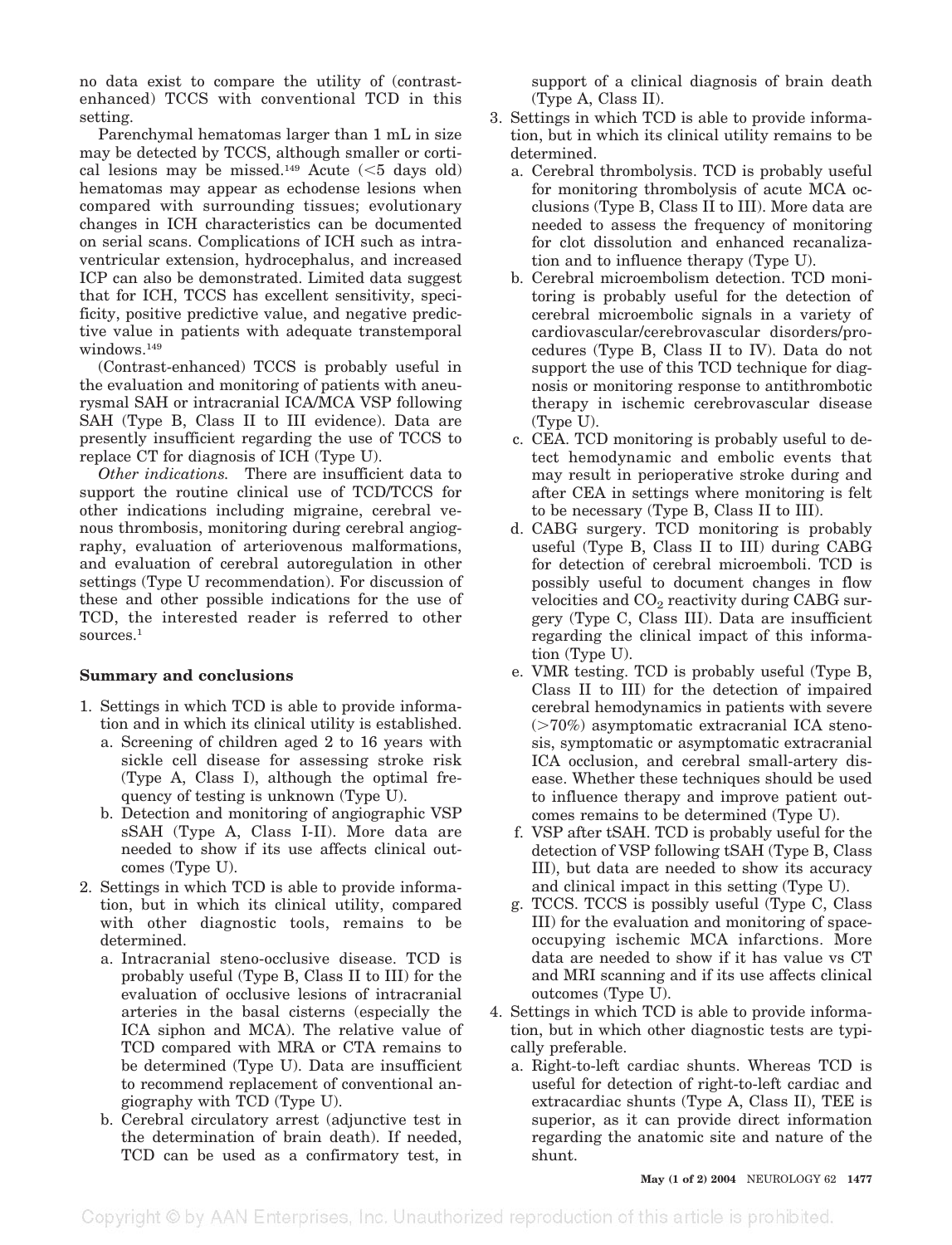- b. Extracranial ICA stenosis. TCD is possibly useful for the evaluation of severe extracranial ICA stenosis or occlusion (Type C, Class II to III), but, in general, carotid duplex and MRA are the diagnostic tests of choice.
- c. Contrast-enhanced TCCS. (Contrast-enhanced) TCCS may provide information in patients with ischemic cerebrovascular disease and aneurysmal SAH (Type B, Class II to IV). Its clinical utility vs CT scanning, conventional angiography, or nonimaging TCD is unclear (Type U).

# **Recommendations for future research**

- 1. Ischemic cerebrovascular disease.
	- a. Sickle cell disease. The optimal frequency for screening children between the ages of 2 and 16 years needs to be determined. Data are needed to assess the value of TCD in the evaluation of adults with sickle cell disease and its impact, if any, on selection of treatment and prognosis.
	- b. Intracranial steno-occlusive disease. More data are needed to define the ability of TCD to detect  $\geq$ 50% stenosis of major basal intracranial arteries vs MRA and CTA. Once MRA and CTA are validated, the relative value of each technique for specific vascular lesions that may influence patient management must be determined. The ability of TCD to predict outcome in vertebrobasilar distribution stroke, if any, requires study. The value of TCD in the prediction of hemorrhagic transformation of ischemic infarction needs confirmation in well-designed studies of patients who do and do not receive anticoagulation or thrombolysis.
	- c. Extracranial ICA stenosis. The clinical utility of TCD's ability to detect impaired cerebral hemodynamics distal to high-grade extracranial ICA stenosis or occlusion and assist with stroke risk assessment needs confirmation and evaluation in randomized clinical trials. In patients with symptomatic ICA occlusion, it would be useful to directly compare TCD/VMR testing with PET to see if TCD would be valuable to select and serially monitor patients for extracranial-tointracranial bypass surgery. In patients with asymptomatic high-grade ICA stenosis, it would be useful to learn if TCD assessment of VMR or microembolic signal detection can improve selection of patients for CEA or angioplasty.
- 2. Perioperative and periprocedural monitoring.
	- a. Cerebral microembolization. The ability of TCD to better distinguish between the various types of microembolic signals needs to be enhanced. Clinical utility in specific disease states should be defined.
	- b. CEA. The incremental value of TCD monitoring compared with other intraoperative moni-

toring procedures (EEG, evoked potentials, stump pressures, cerebral blood flow) needs further study.

- c. CABG surgery. More data are needed to show if TCD predicts the occurrence of stroke or neurocognitive impairment following CABG or is useful as a biomarker or surrogate endpoint for clinical trials of neuroprotective agents or new surgical techniques.
- d. Cerebral thrombolysis. The value of TCD in monitoring thrombolytic therapy (IV and intraarterial) and other recanalizing techniques needs to be shown in clinical trials. Data from such studies might help in determining the need for further interventions and predicting the outcome of treated and nontreated patients. In addition, studies should be done to determine if thrombolysis can be enhanced with specific frequency(ies) of transcranial ultrasound.
- 3. Monitoring in the neurology/neurosurgery intensive care unit.
	- a. SSAH. More data are needed on the sensitivity and specificity of TCD in the detection of angiographic VSP in different age groups, as diagnostic criteria (like normative data) may vary with age. It remains to be shown how use of TCD affects clinical outcomes. The ability of specific TCD measurements to predict long-term outcome from SAH requires study.
	- b. TSAH. Data on the sensitivity and specificity of TCD for detection of angiographic VSP in this setting are needed. More data are needed to show the clinical utility and predictive power of TCD.
	- c. Contrast-enhanced TCCS. The incremental value of (contrast-enhanced) TCCS in diverse settings of ischemic and hemorrhagic cerebrovascular disease, in comparison with TCD, CT, CTA, MRI, MRA, and conventional angiography, needs to be confirmed. Whether (contrastenhanced) TCCS can assist stroke and neuro– intensive care unit clinicians in the monitoring of reperfusion techniques or selection of patients with severe MCA territory infarction for clinical trials of aggressive, putative beneficial, or life-saving therapies remains to be determined.

*Disclaimer* This statement is provided as an educational service of the American Academy of Neurology. It is based on an assessment of current scientific and clinical information. It is not intended to include all possible proper methods of care for a particular neurology problem or all legitimate criteria for choosing to use a specific procedure. Neither is it intended to exclude any reasonable alternative methodologies. The AAN recognizes that specific care decisions are the prerogative of the patient and the physician caring for the patient, based on all of the circumstances involved.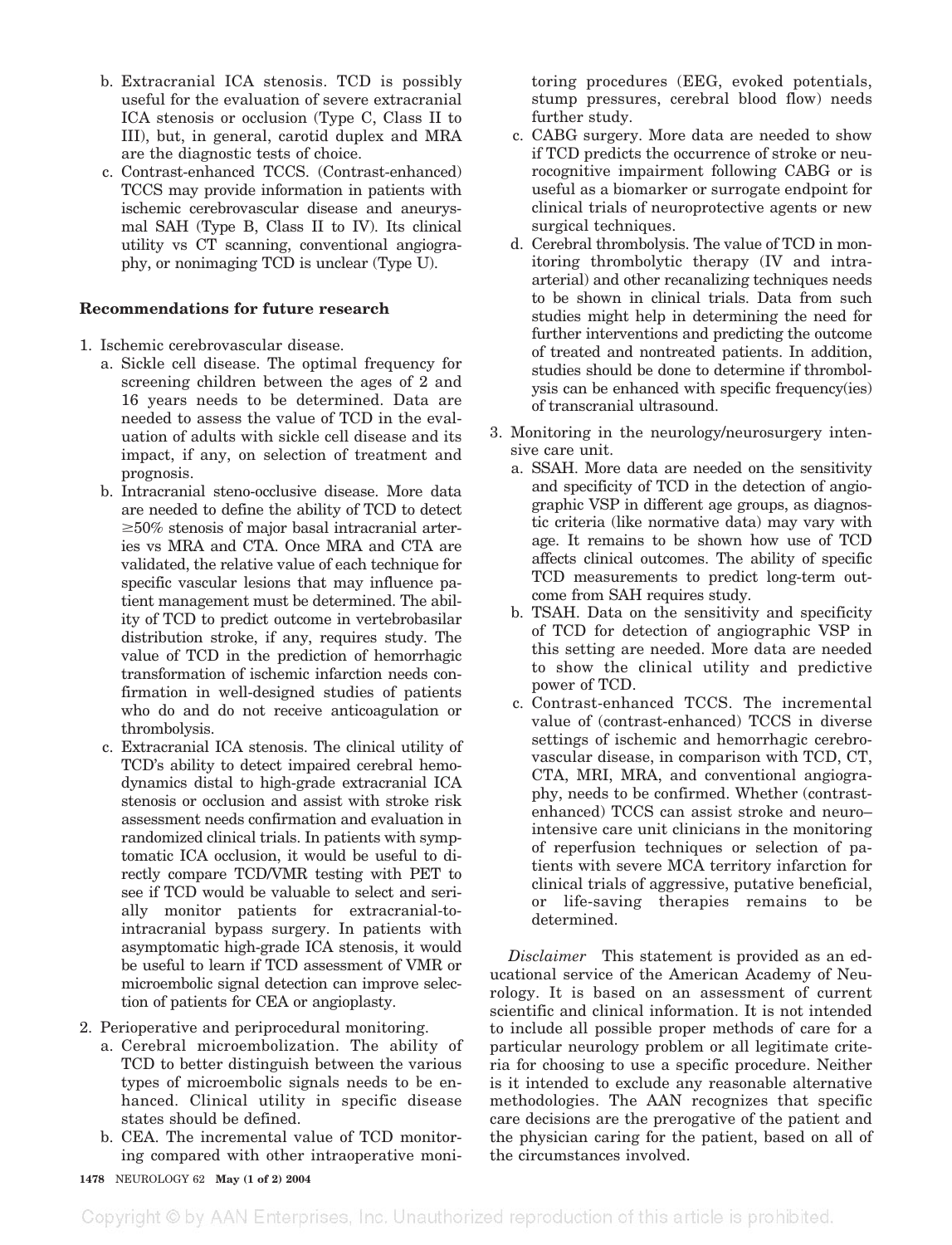## **Appendix 1**

The Therapeutic and Technology Assessment Subcommittee members are Douglas S. Goodin, MD (chair); Yuen T. So, MD, PhD (vice-chair); Carmel Armon, MD, MHS; Richard M. Dubinsky, MD; Mark Hallett, MD; David Hammond, MD; Chung Y. Hsu, MD, PhD; Andres M. Kanner, MD; David Lefkowitz, MD; Janis Miyasaki, MD; Michael A. Sloan, MD, MS; and James C. Stevens, MD.

# **Appendix 2**

Additional material related to this article can be found on the AAN web site. Visit www.aan.com/professionals/practice/index.cfm to view the entire guideline.

#### **References**

- 1. Babikian VL, Feldmann E, Wechsler LR, et al. Transcranial Doppler ultrasonography: year 2000 update. J Neuroimag 2000;10:101–115.
- 2. Assessment of brain SPECT. Report of the Therapeutics and Technology Assessment Subcommittee of the American Academy of Neurology. Neurology 1996;46:278–285.
- 3. Goodin DS, Edlund W. Process for developing technology assessments. American Academy of Neurology Therapeutics and Technology Subcommittee, 1999:1–35.
- 4. Adams RJ, McKie VC, Carl EM, et al. Long-term stroke risk in children with sickle cell disease screened with transcranial Doppler. Ann Neurol 1997;43:699–704. Class II
- 5. Adams RJ, McKie VC, Hsu L, et al. Prevention of a first stroke by transfusions in children with sickle anemia and abnormal results on transcranial Doppler ultrasonography. N Engl J Med 1998;339:5–11. Class I
- 6. Job FP, Ringelstein EB, Grafen Y, et al. Comparison of transcranial contrast Doppler sonography and transesophageal contrast echocardiography for the detection of patent foramen ovale in young stroke patients. Am J Cardiol 1994;75:381–384. Class II
- 7. Nemec JJ, Marwick TH, Lorig RJ, et al. Comparison of transcranial Doppler ultrasound and transesophageal contrast echocardiography in the detection of interatrial right-to-left shunts. Am J Cardiol 1991;68: 1498–1502. Class II
- 8. Cabanes L, Mas JL, Cohen A, et al. Atrial septal aneurysm and patent foramen ovale as risk factors for cryptogenic stroke in patients less than 55 years of age: a study using transesophageal echocardiography. Stroke 1993;24:1865–1873. Class II
- 9. Mas J-L, Arquizan C, Lamy C, et al., for the Patent Foramen Ovale and Atrial Septal Aneurysm Study Group. Recurrent cerebrovascular events associated with patent foramen ovale, atrial septal aneurysm, or both. N Engl J Med 2001;345:1740–1746. Class II
- 10. Albert A, Muller HR, Hetzel A. Optimized transcranial Doppler technique for the diagnosis of cardiac right-to-left shunts. J Neuroimag 1997;7:159–163. Class II
- 11. Schwarze JJ, Sander D, Kukla C, et al. Methodological parameters influence the detection of right-to-left shunts by contrast transcranial Doppler ultrasonography. Stroke 1999;30:1234–1239. Class II
- 12. Droste DW, Lakemeier S, Wichter T, et al. Optimizing the technique of contrast transcranial Doppler ultrasound in the detection of right-toleft shunts. Stroke 2002;33:2211–2216. Class III
- 13. Sacco RL, Kargman D, Gu Q, Zamanillo MC. Race–ethnicity and determinants of intracranial atherosclerotic cerebral infarction: the Northern Manhattan Stroke Study. Stroke 1995;26:14–20. Class II
- 14. Wityk RJ, Lehman D, Klag M, Coresh J, Ahn H, Litt B. Race and sex differences in the distribution of cerebral atherosclerosis. Stroke 1996; 27:1974–1980. Class III
- 15. Rorick MB, Nichols FT, Adams RJ. Transcranial Doppler correlation with angiography in detection of intracranial stenosis. Stroke 1994;25: 1931–1934. Class II
- 16. Ley–Pozo J, Ringelstein EB. Noninvasive detection of occlusive disease of the carotid siphon and middle cerebral artery. Ann Neurol 1990;28: 640–647. Class II
- 17. DeBray JM, Joseph PA, Jeanvoine H, et al. Transcranial Doppler evaluation of middle cerebral artery stenosis. J Ultrasound Med 1988; 7:611–616. Class II
- 18. Babikian V, Sloan MA, Tegeler CH, et al. Transcranial Doppler validation pilot study. J Neuroimag 1993;3:242–249. Class II
- 19. Mull M, Aulich A, Hennerici M. Transcranial Doppler ultrasonography versus arteriography for assessment of the vertebrobasilar circulation. J Clin Ultrasound 1990;18:539–549. Class II
- 20. Zanette EM, Fieschi C, Bozzao L, et al. Comparison of cerebral angiography and transcranial Doppler sonography in acute stroke. Stroke 1989;20:899–903. Class II
- 21. Camerlingo M, Casto L, Censori B, et al. Transcranial Doppler in acute ischemic stroke of the middle cerebral artery territories. Acta Neurol Scand 1993;88:108–111. Class II
- 22. Camerlingo M, Casto L, Censori B, et al. Prognostic use of ultrasonography in acute non-hemorrhagic carotid stroke. Ital J Neurol Sci 1996; 17:215–218. Class II
- 23. Baracchini C, Manara R, Ermani M, Meneghetti G. The quest for early predictors of stroke evolution. Can TCD be a guiding light? Stroke 2000;31:2942–2947. Class III
- 24. Wong KS, Li H, Chan YL, et al. Use of transcranial Doppler ultrasound to predict outcome in patients with intracranial large-artery occlusive disease. Stroke 2000;31:2641–2647. Class III
- 25. Kushner MJ, Zanette EM, Bastianello S, et al. Transcranial Doppler in acute hemispheric brain infarction. Neurology 1991;41:109–113. Class II
- 26. Baumgartner RW, Mattle HP, Schroth G. Assessment of greater than/ equal to 50% and less than 50% intracranial stenoses by transcranial color-coded duplex sonography. Stroke 1999;30:87–92. Class II
- 27. Schwarze JJ, Babikian VL, DeWitt LD, et al. Longitudinal monitoring of intracranial arterial stenoses with transcranial Doppler ultrasonography. J Neuroimag 1994;4:182–187. Class III
- 28. Arenillas JF, Molina CA, Montaner J, et al. Progression and clinical recurrence of symptomatic middle cerebral artery stenosis: a long-term follow-up transcranial Doppler ultrasound study. Stroke 2001;32: 2898–2904. Class III
- 29. Wong KS, Li H, Lam WWM, Chan YL, Kay R. Progression of middle cerebral artery occlusive disease and its relationship with further vascular events after stroke. Stroke 2002;33:532–536. Class III
- 30. Fieschi C, Argentino C, Lenzi GL, Sacchetti ML, Toni D, Bozzao L. Clinical and instrumental evaluation of patients with ischemic stroke within the first six hours. Ital J Neurol Sci 1989;91:311–321. Class II
- 31. Demchuk AM, Christou I, Wein TH, et al. Accuracy and criteria for localizing arterial occlusion with transcranial Doppler. J Neuroimag 2000;10:1–12. Class II
- 32. Toni D, Fiorelli M, Zanette EM, et al. Early spontaneous improvement and deterioration of ischemic stroke patients. Stroke 1998;29:1144– 1148. Class II
- 33. Alexandrov AV, Black SE, Ehrlich LE, Caldwell CB, Norris JW. Predictors of hemorrhagic transformation occurring spontaneously and on anticoagulants in patients with acute ischemic stroke. Stroke 1997;28: 1198–1202. Class II
- 34. Molina CA, Montaner J, Abilleira S, et al. Timing of spontaneous recanalization and risk of hemorrhagic transformation in acute cardioembolic stroke. Stroke 2001;32:1079–1084. Class III
- 35. Wilterdink JL, Feldmann E, Furie KL, Bragoni M, Benavides JG. Transcranial Doppler ultrasound battery reliably identifies severe internal carotid artery stenosis. Stroke 1997;28:133–136. Class III
- 36. Can U, Furie KL, Suwanwela N, et al. Transcranial Doppler ultrasound criteria for hemodynamically significant internal carotid artery stenosis based on residual lumen diameter calculated from en bloc endarterectomy specimens. Stroke 1997;28:1966–1971. Class III
- 37. Christou I, Felberg RA, Demchuk AM, et al. A broad diagnostic battery for bedside transcranial Doppler to detect flow changes with internal carotid artery stenosis or occlusion. J Neuroimag 2001;11:236– 242. Class II–III
- 38. Ringelstein EB, Van Eyck S, Mertens I. Evaluation of cerebral vasomotor reactivity by various vasodilating stimuli: comparison of  $CO<sub>2</sub>$  to acetazolamide. J Cereb Blood Flow Metab 1992;12:162–168. Class III
- 39. Markus H, Cullinane M. Severely impaired cerebrovascular reactivity predicts stroke and TIA risk in patients with carotid artery stenosis and occlusion. Brain 2001;124:457–467. Class II–III
- 40. Russell D, Dybevold S, Kjartansson O, et al. Cerebral vasoreactivity and blood flow before and 3 months after carotid endarterectomy. Stroke 1990;21:1029–1032. Class II–III
- 41. Muller M, Schimrigk K. Vasomotor reactivity and pattern of collateral blood flow in severe occlusive carotid artery disease. Stroke 1996;27: 296–299. Class III
- 42. Vernieri F, Pasqualetti P, Passarelli F, Rossini PM, Silvestrini M. Outcome of carotid artery occlusion is predicted by cerebrovascular reactivity. Stroke 1999;30:593–598. Class II
- 43. Silvestrini M, Vernieri F, Pasqualetti P, et al. Impaired cerebral vasoreactivity and risk of stroke in patients with asymptomatic carotid artery stenosis. JAMA 2000;283:2122–2127. Class I
- 44. Vernieri F, Pasqualetti P, Matteis M, et al. Effect of collateral blood flow and cerebral vasomotor reactivity on the outcome of carotid artery occlusion. Stroke 2001;32:1552–1558. Class II–III
- 45. Settakis G, Lengyel A, Molnar C, et al. Transcranial Doppler study of the cerebral hemodynamic changes during breath-holding and hyperventilation tests. J Neuroimag 2002;12:252–258. Class III
- 46. Ratsep T, Asser T. Cerebral hemodynamic impairment after aneurysmal subarachnoid hemorrhage as evaluated using transcranial Doppler ultrasonography: relationship to delayed cerebral ischemia and clinical outcome. J Neurosurg 2001;95:393–401. Class III
- 47. Derdeyn CP, Grubb RL Jr, Powers WJ. Cerebral hemodynamic impairment: methods of measurement and association with stroke risk. Neurology 1999;53:251–259.
- 48. Markus HS, Ackerstaff R, Babikian V, et al. Intercenter agreement in reading Doppler embolic signals: a multicenter international study. Stroke 1997;28:1307–1310. Class II–III
- 49. Ringelstein EB, Droste DW, Babikian VL, et al. Consensus on microembolus detection by TCD: International Consensus Group on Microembolus Detection. Stroke 1998;29:725–729. Class IV

#### **May (1 of 2) 2004** NEUROLOGY 62 **1479**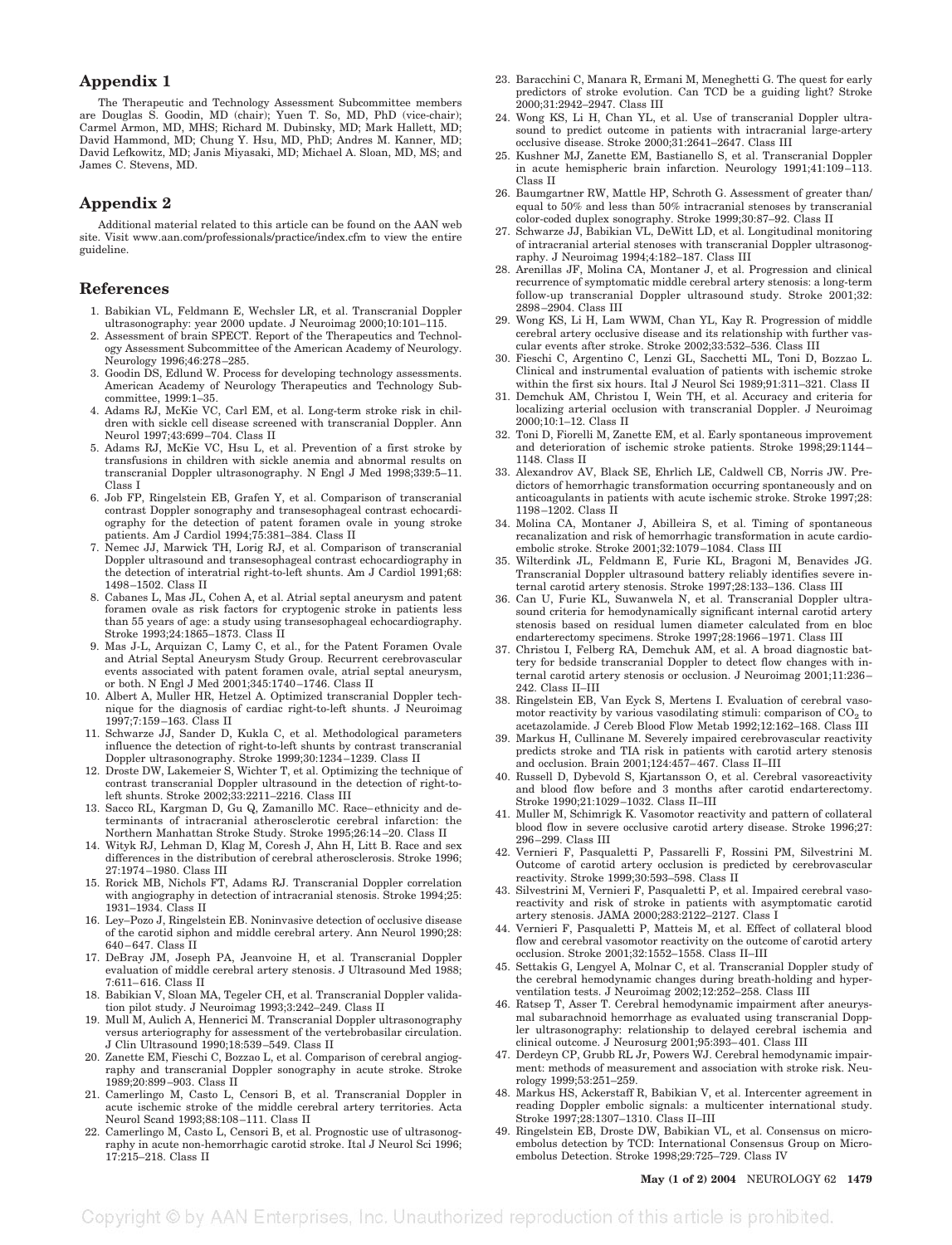- 50. Goertler M, Blaser T, Krueger S, et al. Cessation of embolic signals after antithrombotic prevention is related to reduced risk of recurrent arterioembolic transient ischaemic attack and stroke. J Neurol Neurosurg Psychiatry 2002;72:338–342. Class III
- 51. Molloy J, Markus HS. Asymptomatic embolization predicts stroke and TIA risk in patients with carotid artery stenosis. Stroke 1999;30: 1440–1443. Class III
- 52. Stork JL, Kimura K, Levi CR, et al. Source of microembolic signals in patients with high-grade carotid stenosis. Stroke 2002;33:2014–2018. Class III
- 53. Spencer MP. Transcranial Doppler monitoring and the causes of stroke from carotid endarterectomy. Stroke 1997;28:685–691. Class III
- 54. Spencer M, Thomas GI, Moehring MA. Relation between middle cerebral artery blood flow velocity and stump pressure during carotid endarterectomy. Stroke 1992;23:1439–1445. Class II
- 55. Arnold M, Sturzenegger M, Schaffler L, Seiler RW. Continuous intraoperative monitoring of middle cerebral artery blood flow velocities and electroencephalography during carotid endarterectomy. A comparison of the two methods to detect cerebral ischemia. Stroke 1997;28: 1345–1350. Class I
- 56. Jansen C, Vriens EM, Eikelboom BC, et al. Carotid endarterectomy with transcranial Doppler and electroencephalographic monitoring. A prospective study in 130 operations. Stroke 1993;24:665–669. Class III
- 57. Barzo P, Voros E, Bodosi M. Use of transcranial Doppler sonography and acetazolamide test to demonstrate changes in cerebrovascular reserve capacity following carotid endarterectomy. Eur J Vasc Endovasc Surg 1996;11:83–89. Class II
- 58. Hartl WH, Janssen I, Furst H. Effect of carotid endarterectomy on patterns of cerebrovascular reactivity in patients with unilateral carotid stenosis. Stroke 1994;25:1952–1957. Class III
- 59. Gaunt ME, Martin PJ, Smith JL, et al. Clinical relevance of intraoperative embolization detected by transcranial Doppler ultrasonography during carotid endarterectomy: a prospective study of 100 patients. Br J Surg 1994;81:1435–1439. Class II
- 60. Levi CR, O'Malley HM, Fell G, et al. Transcranial Doppler detected cerebral microembolism following carotid endarterectomy. High microembolic signal loads predict postoperative cerebral ischemia. Brain 1997;120:621–629. Class III
- 61. Hayes PD, Lloyd AJ, Lennard N, et al. Transcranial Doppler-directed Dextran-40 therapy is a cost-effective method of preventing carotid thrombosis after carotid endarterectomy. Eur J Vasc Endovasc Surg 2000;19:56–61. Class I
- 62. Jansen C, Ramos LMP, van Heesewijk JPM, Moll FL, van Gijn J, Ackerstaff RGA. Impact of microembolism and hemodynamic changes in the brain during carotid endarterectomy. Stroke 1994;25:992–997. Class III
- 63. Ackerstaff RGA, Moons KGM, van de Vlasakker CJW, et al. Association of intraoperative transcranial Doppler monitoring variables with stroke from carotid endarterectomy. Stroke 2000;31:1817–1823. Class III
- 64. Lennard N, Smith JL, Gaunt ME, et al. A policy of quality control assessment helps to reduce the risk of intraoperative stroke during carotid endarterectomy. Eur J Vasc Endovasc Surg 1999;17:234–240. Class II
- 65. Stork JL, Levi CR, Chambers BR, Abbott AL, Donnan GA. Possible determinants of early microembolism after carotid endarterectomy. Stroke 2002;33:2082–2085. Class III
- 66. Lennard N, Smith JL, Dumville J, et al. Prevention of postoperative thrombotic stroke after carotid endarterectomy: the role of transcranial Doppler ultrasound. J Vasc Surg 1997;26:579–584. Class III
- 67. Kaposzta Z, Baskerville PA, Madge D, et al. L-Arginine and *S*-nitrosoglutathione reduce embolization in humans. Circulation 2001;103:2371–2375. Class II–III
- 68. Roach GW, Kanchuger M, Mangano CM, et al., for the Multicenter Study of Perioperative Ischemia Research Group and Education Foundation Investigators. Adverse cerebral outcomes after coronary artery surgery. N Engl J Med 1996;335:1857–1863. Class II
- 69. Newman MF, Kirchner JL, Phillips–Bute B, et al., for the Neurologic Outcome Research Group and the Cardiothoracic Anesthesiology Research Endeavors Investigators. Longitudinal assessment of neurocognitive function after coronary-artery bypass surgery. N Engl J Med 2001;344:395–402. Class II–III
- 70. Newman MF, Wolman R, Kanchuger M, et al., and participants in the Multicentre Study of Perioperative Ischemia (McSPI) Research Group. Multicenter preoperative stroke index for patients undergoing coronary artery bypass surgery. Circulation 1996;94(suppl II):II74–II80. Class II–III
- 71. McKhann GM, Goldsborough MA, Borowicz LM, et al. Predictors of stroke risk in coronary artery bypass patients. Ann Thor Surg 1997; 63:516–521. Class II–III
- 72. McKhann GM, Grega MA, Borowicz LM, et al. Encephalopathy and stroke after coronary artery bypass grafting: incidence, consequences and prediction. Arch Neurol 2002;59:1422–1428. Class III
- 73. Barbut D, Yao FS, Hager DN, et al. Comparison of transcranial Doppler ultrasonography and transesophageal echocardiography to monitor emboli during coronary artery bypass surgery. Stroke 1996;27:87–90. Class III
- **1480** NEUROLOGY 62 **May (1 of 2) 2004**
- 74. Pugsley W, Klinger L, Paschalis C, Treasure T. The impact of microemboli during cardiopulmonary bypass on neuropsychological functioning. Stroke 1994;25:1393–1399. Class III
- 75. Borger MA, Taylor RL, Weisel RD, et al. Decreased cerebral emboli during distal aortic arch cannulation: a randomized clinical trial. J Cardiovasc Thorac Surg 1999;118:740–745. Class II–III
- 76. Lloyd CT, Ascione R, Underwood MJ, et al. Serum S-100 protein release and neuropsychological outcome during coronary revascularization on the beating heart: a prospective randomized study. J Cardiovasc Thorac Surg 2000;119:148–154. Class II
- 77. Bowles BJ, Lee JD, Dang CR, et al. Coronary artery bypass performed without the use of cardiopulmonary bypass is associated with reduced cerebral microemboli and improved clinical results. Chest 2001;119: 25–30. Class II–III
- 78. Ringelstein EB, Biniek R, Weiller C, Ammeling B, Nolte PN, Thron A. Type and extent of hemispheric brain infarctions and clinical outcome in early and delayed middle cerebral artery recanalizations. Neurology 1992;42:289–298. Class II
- 79. Kaps M, Damian MS, Teschendorf U, Dorndorf W. Transcranial Doppler ultrasound findings in middle cerebral artery occlusion. Stroke 1990;21:532–537. Class II–III
- 80. Burgin WS, Malkoff M, Felberg RA, et al. Transcranial Doppler ultrasound criteria for recanalization after thrombolysis for middle cerebral artery stroke. Stroke 2000;31:1128–1132. Class II
- 81. Christou I, Alexandrov AV, Burgin WS, et al. Timing of recanalization after tissue plasminogen activator therapy determined by transcranial Doppler correlates with clinical recovery from ischemic stroke. Stroke 2000;31:1812–1816. Class II
- 82. Felberg RA, Okon NJ, El-Mitwalli A, et al. Early dramatic recovery during intravenous tissue plasminogen activator infusion: clinical pattern and outcome in acute middle cerebral artery stroke. Stroke 2002; 33:1301–1307. Class III
- 83. Alexandrov AV, Grotta JC. Arterial reocclusion in stroke patients treated with intravenous tissue plasminogen activator. Neurology 2002;59:862–867. Class III
- 84. El-Mitwalli A, Saad M, Christou I, Malkoff M, Alexandrov AV. Clinical and sonographic patterns of tandem internal carotid artery/middle cerebral artery occlusion in tissue plasminogen activator-treated patients. Stroke 2002;33:99–102. Class III
- 85. Labiche LA, Malkoff M, Alexandrov AV. Residual flow signals predict complete recanalization in stroke patients treated with TPA. J Neuroimag 2003;13:28–33. Class III
- 86. Molina CA, Montaner J, Abilleira S, et al. Time course of tissue plasminogen activator-induced recanalization in acute cardioembolic stroke: a case-control study. Stroke 2001;32:2821–2827. Class III
- 87. Eggers J, Koch B, Meyer K, Konig I, Seidel G. Effect of ultrasound on thrombolysis of middle cerebral artery occlusion. Ann Neurol 2003;53: 797–800.
- 88. Kassell NF, Torner J, Haley EC, Jane JA, Adams HP, Kongable GL. The International Cooperative Study on the Timing of Aneurysm Surgery, I. Overall management results. J Neurosurg 1990;73:18–36.
- 89. Grolimund P, Seiler RW. Age dependence of the flow velocity in the basal cerebral arteries—a transcranial Doppler ultrasound study. Ultrasound Med Biol 1988;14:191–198. Class III
- 90. Hennerici M, Rautenberg W, Schwartz A. Transcranial Doppler ultrasound for the assessment of intracranial arterial flow velocity. Part I. Examination technique and normal values. Surg Neurol 1987;27:439– 448. Class II–III
- 91. Lysakowski C, Walder B, Costanza MC, Tramer MR. Transcranial Doppler versus angiography in patients with vasospasm due to a ruptured cerebral aneurysm: a systematic review. Stroke 2001;32:2292– 2298.
- 92. Grosset DG, Straiton J, McDonald I, et al. Use of transcranial Doppler sonography to predict development of a delayed ischemic deficit after subarachnoid hemorrhage. J Neurosurg 1993;78:183–187. Class II
- 93. Kyoi K, Hashimoto H, Tokunaga H, et al. Time course of blood velocity changes and clinical symptoms related to cerebral vasospasm and prognosis after aneurysmal surgery. No Shinkei Geka 1989;17:21–30. Class II
- 94. Sloan MA, Burch CM, Wozniak MA, et al. Transcranial Doppler detection of vertebrobasilar vasospasm following subarachnoid hemorrhage. Stroke 1994;25:2187–2197. Class II
- 95. Burch CM, Wozniak MA, Sloan MA, et al. Detection of intracranial internal carotid artery and middle cerebral artery vasospasm following subarachnoid hemorrhage. J Neuroimag 1996;6:8–15. Class II
- 96. Wozniak MA, Sloan MA, Rothman MI, et al. Vasospasm detection by transcranial Doppler: the challenges of the anterior and posterior cerebral arteries. J Neuroimag 1996;6:87–93. Class II
- 97. Vora YY, Suarez–Almazor M, Steinke DE, Martin ML, Findlay JM. Role of transcranial Doppler monitoring in the diagnosis of cerebral vasospasm after subarachnoid hemorrhage. Neurosurgery 1999;44: 1237–1248. Class II
- 98. Sloan MA, Haley EC, Kassell NF, et al. Sensitivity and specificity of transcranial Doppler ultrasonography in the diagnosis of vasospasm following subarachnoid hemorrhage. Neurology 1989;39:1514–1518. Class II